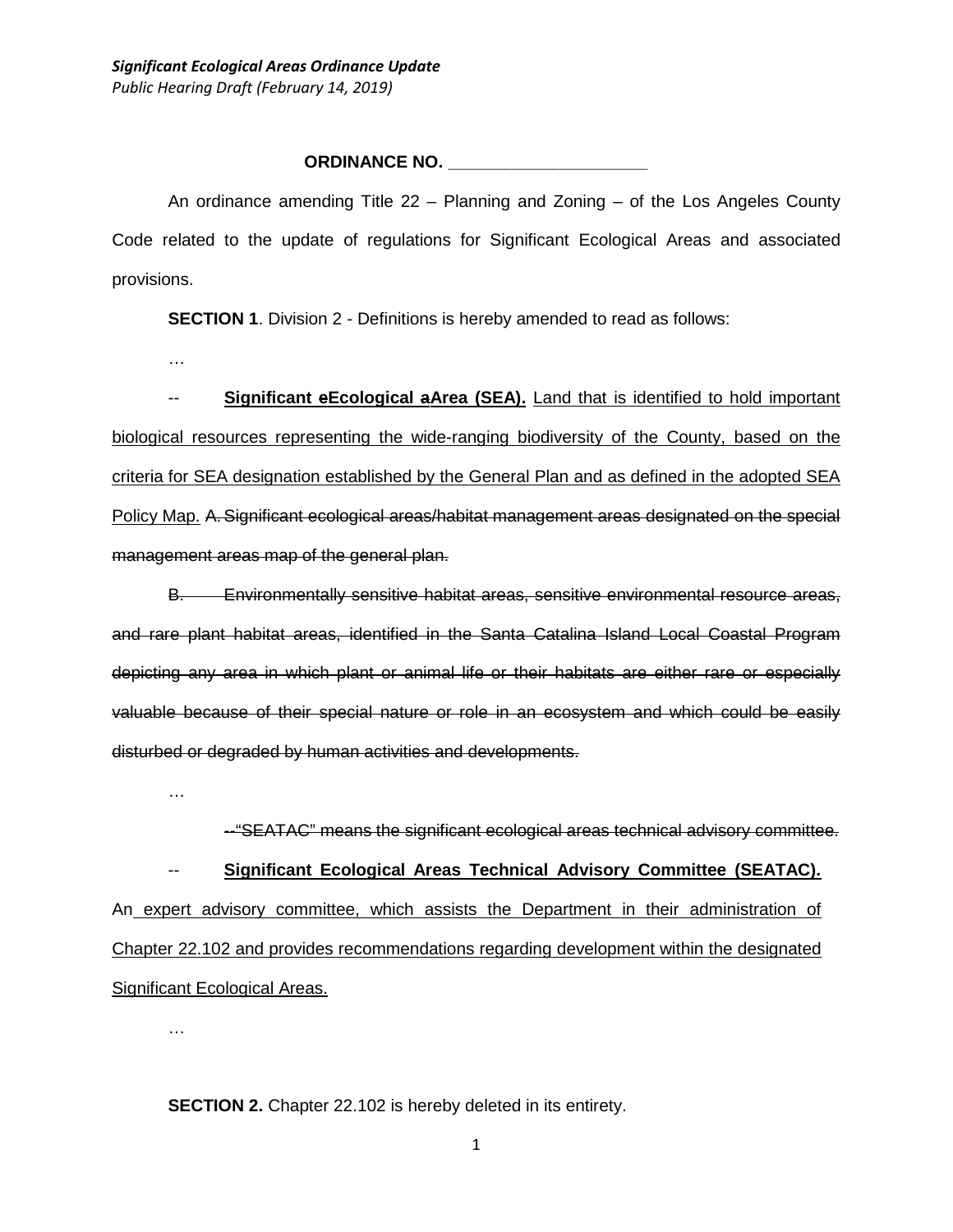…

**SECTION 3.** Chapter 22.102 is hereby added to read as follows:

#### **SIGNIFICANT ECOLOGICAL AREAS**

#### **SECTIONS:**

- **22.102.010** Purpose
- **22.102.020** Definitions
- **22.102.030** Applicability
- **22.102.040** Exemptions
- **22.102.050** SEA Counseling
- **22.102.060** Ministerial SEA Review
- **22.102.070** Protected Tree Permit
- **22.102.080** SEA Conditional Use Permit
- **22.102.090** SEA Development Standards
- **22.102.100** Natural Open Space Preservation
- **22.102.110** Enforcement
- **22.102.120** Fees
- **22.102.130** Review Procedures for County Projects
- **22.102.140** Review Procedures for Habitat Restoration Projects
- **22.102.150** Significant Ecological Areas Technical Advisory Committee

#### **22.102.010 Purpose.**

This Chapter establishes regulations to conserve the unique biological and physical diversity of the natural communities found within Significant Ecological Areas (SEA) by requiring development to be designed to avoid and minimize impacts to SEA Resources.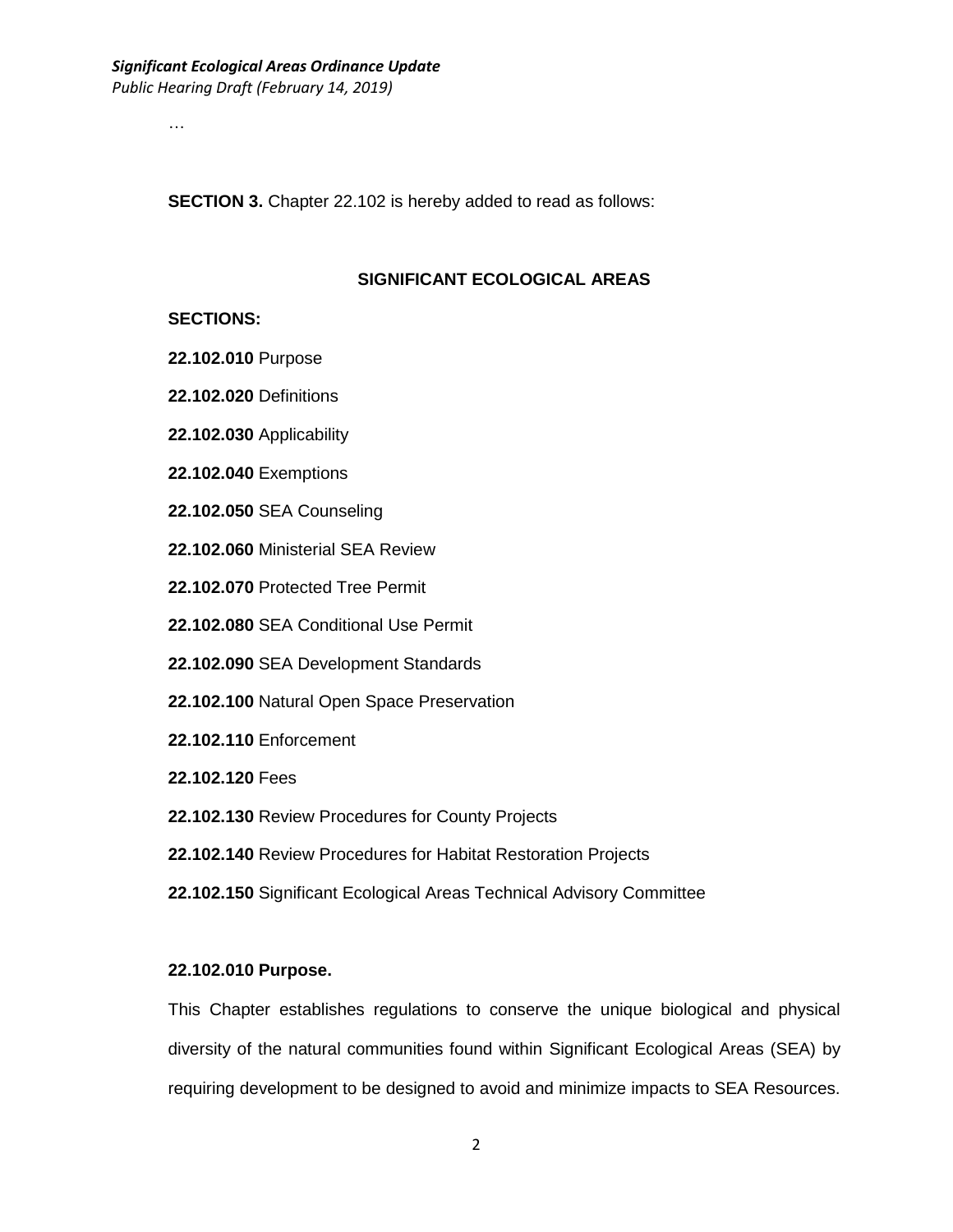These requirements will help ensure the long-term survival of the SEAs and their connectivity to regional natural resources. This Chapter regulates development within SEAs by:

- A. Protecting the biodiversity, unique resources, and geological formations contained in SEAs from incompatible development, as specified in the Conservation and Natural Resources Element of the General Plan;
- B. Ensuring that projects reduce the effects of habitat fragmentation and edge effects by providing additional technical review of existing resources, potential impacts, and required mitigations;
- C. Ensuring that development within a SEA conserves biological diversity, habitat quality, and connectivity to sustain species populations and their ecosystem functions into the future; and
- D. Directing development to be designed in a manner, which considers and avoids impacts to SEA resources within the Los Angeles County region.

## **22.102.020 Definitions.**

For purposes of this Chapter, the following definitions apply:

- A. **Biological Constraints Analysis (BCA).** A report, prepared by a qualified biologist listed in the Significant Ecological Areas Technical Advisory Committee (SEATAC) Certified Biologist List maintained by the Department, which assesses the biological resources on a project site and in the surrounding area. A comprehensive list of what should shall be included in the BCA is found in the BCA Checklist to be maintained by the Department.
- B. **Biological Constraints Map (BCM).** A map of the project site prepared by a qualified biologist listed in the SEATAC Certified Biologist List maintained by the Department, which identifies all SEA Resources, as defined within this Chapter. A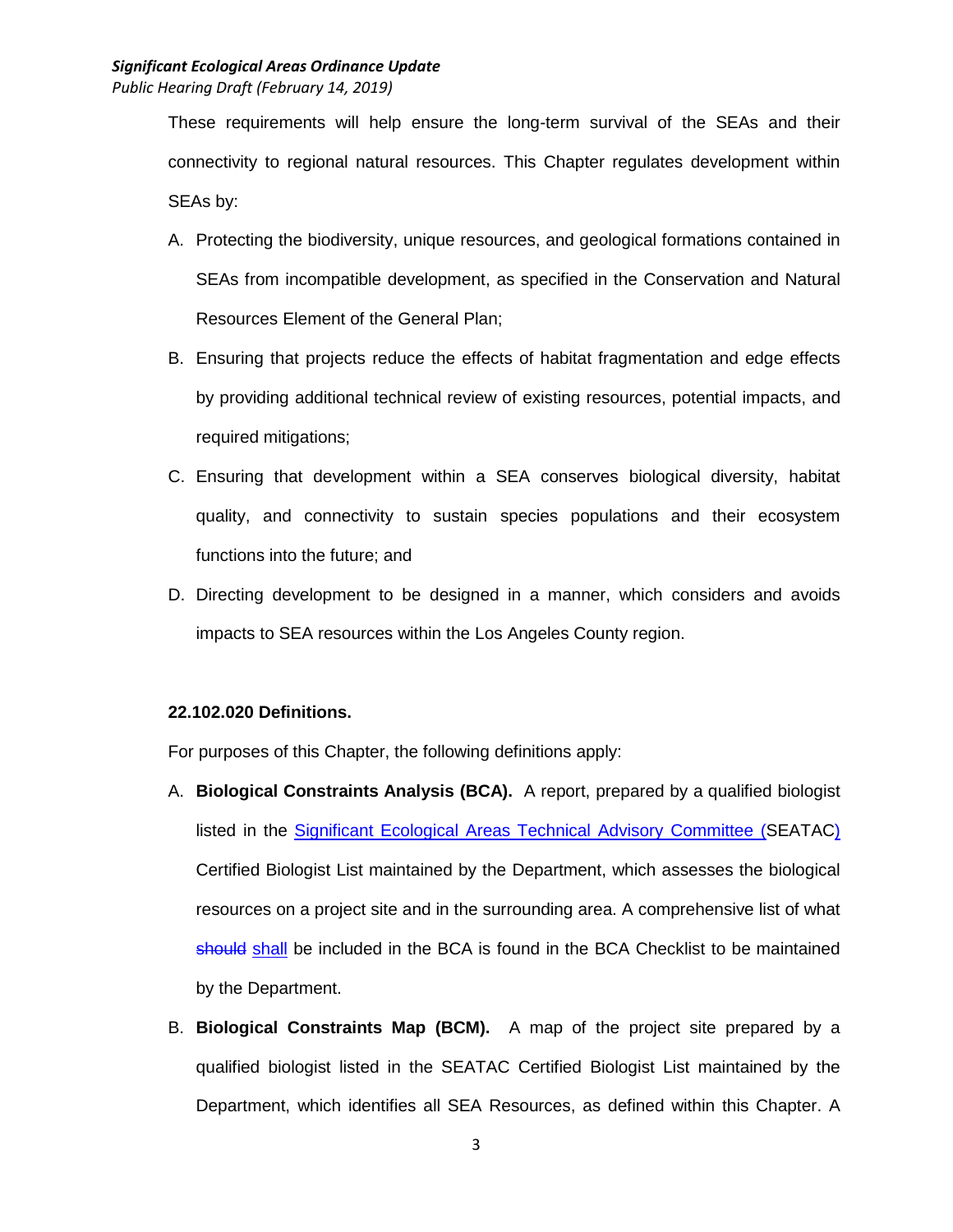comprehensive list of what should shall be included in the BCM is found in the BCM Checklist to be maintained by the Department.

- C. **Biota Report.** A report prepared by a qualified biologist listed in the SEATAC Certified Biologist List maintained by the Department that addresses project impacts on the biological resources identified in the BCM and/or BCA and outlines proposed mitigation strategies. A comprehensive list of what should shall be included in the Biota Report is found in the Biota Report Checklist to be maintained by the Department.
- D. **Conservation easement.** A recorded legal agreement between a landowner and an accredited land trust or government agency in which the land owner places restrictions to permanently limit uses of the land in order to protect its conservation values and the **accredited** land trust or government agency monitors and enforces the restrictions.
- E. **Conservation or mitigation bank.** Permanently protected lands that are conserved and permanently managed for specific natural resource values, for which a specified number of habitat or species credits may be sold to project developers to offset adverse impacts from their projects.
- F. **Conservation in-lieu fee.** A fee that is provided by a project developer to a mitigation sponsor, such as a natural resource management entity, in lieu of providing required compensatory mitigation, which the mitigation sponsor may pool with other in-lieu fees to create one or more sites to compensate for the resource functions lost as a result of the development.
- G. **County Biologist.** A biologist employed by, or under contract to, the Department.
- H. **Deed restriction**. A land use restriction that is added to the deed of a property and through recordation with the Registrar-Recorder/County Clerk that restricts the use of the property.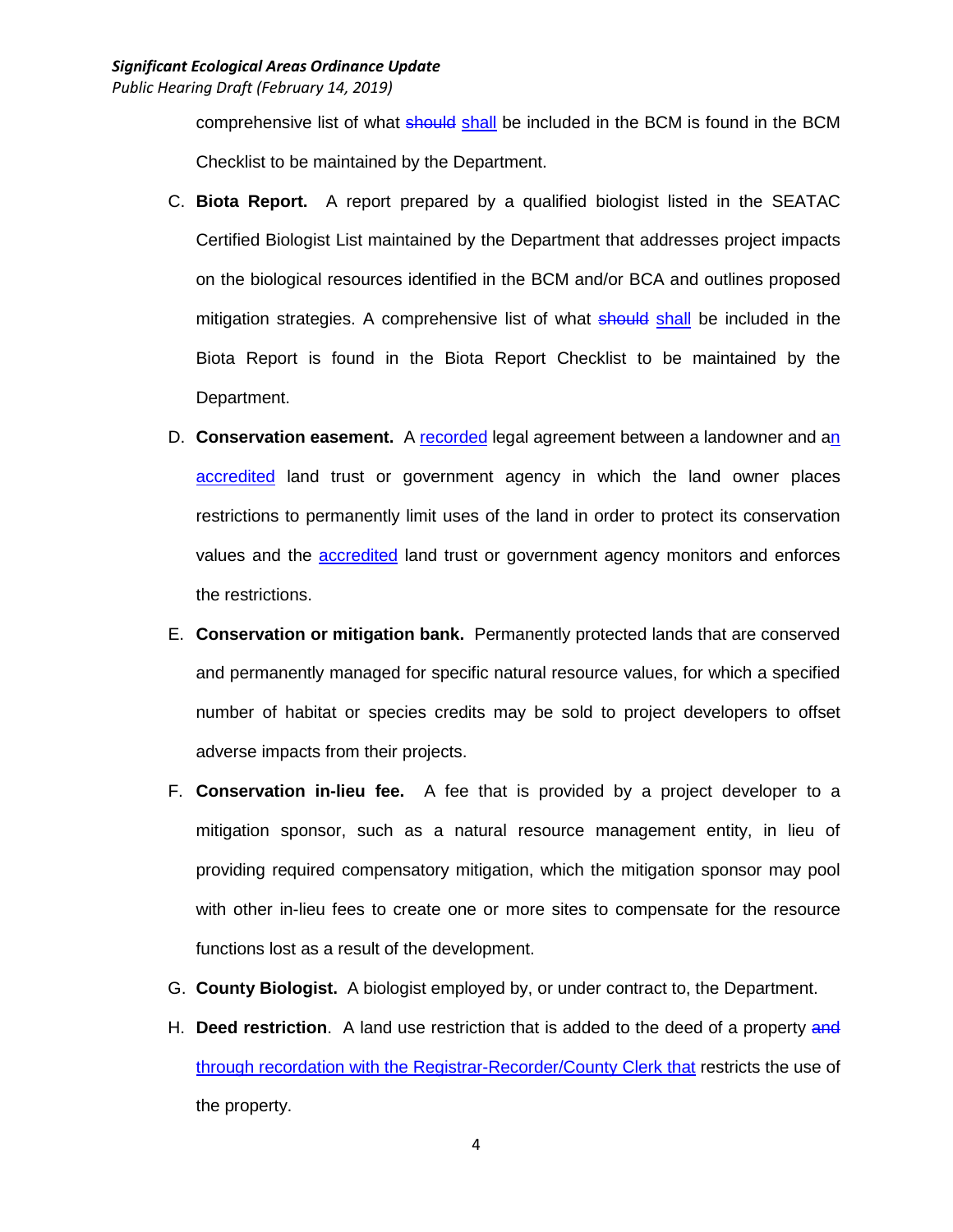- I. **Development**. Any of the following activities within a SEA:
	- 1. Alteration to existing vegetation, including but not limited to vegetation removal for fuel modification, landscaping, or active recreational activities;
	- 2. Alteration to topography, including excavation, drilling, blasting, dredging, tillage and disking discing, earthwork, and rough or precise grading of any amount, such as cut, fill, or combination thereof;
	- 3. Construction, placement, repair, expansion, or demolition of any access road, driveway, street or highway, including all associated construction staging;
	- 4. Construction, placement, modification, expansion, or demolition of any infrastructure, including but not limited to, water and sewerage lines, drainage facilities, telephone lines, and electrical power transmission and distribution lines, including all associated construction staging;
	- 5. Construction, placement, modification, expansion, or demolition of any structure, including all associated construction staging;
	- 6. Fenced areas used for livestock or companion animals including riding rings, kennels, paddocks, and grazing lands, or for security reasons/purposes;
	- 7. Land divisions, except for projects with all development rights dedicated to the County, to another public agency that manages conserved natural land, or to an accredited land **conservancy** trust; and
	- 8. Construction, placement, modification, expansion, or demolition of trails (biking, hiking, equestrian, etc.).
	- 9. Change or intensification of use.
- J. **Development footprint.** The area of disturbance for development, both temporary and permanent, including but not limited to, all structures, driveways and access, fuel modification areas, and direct habitat disturbances associated with the development.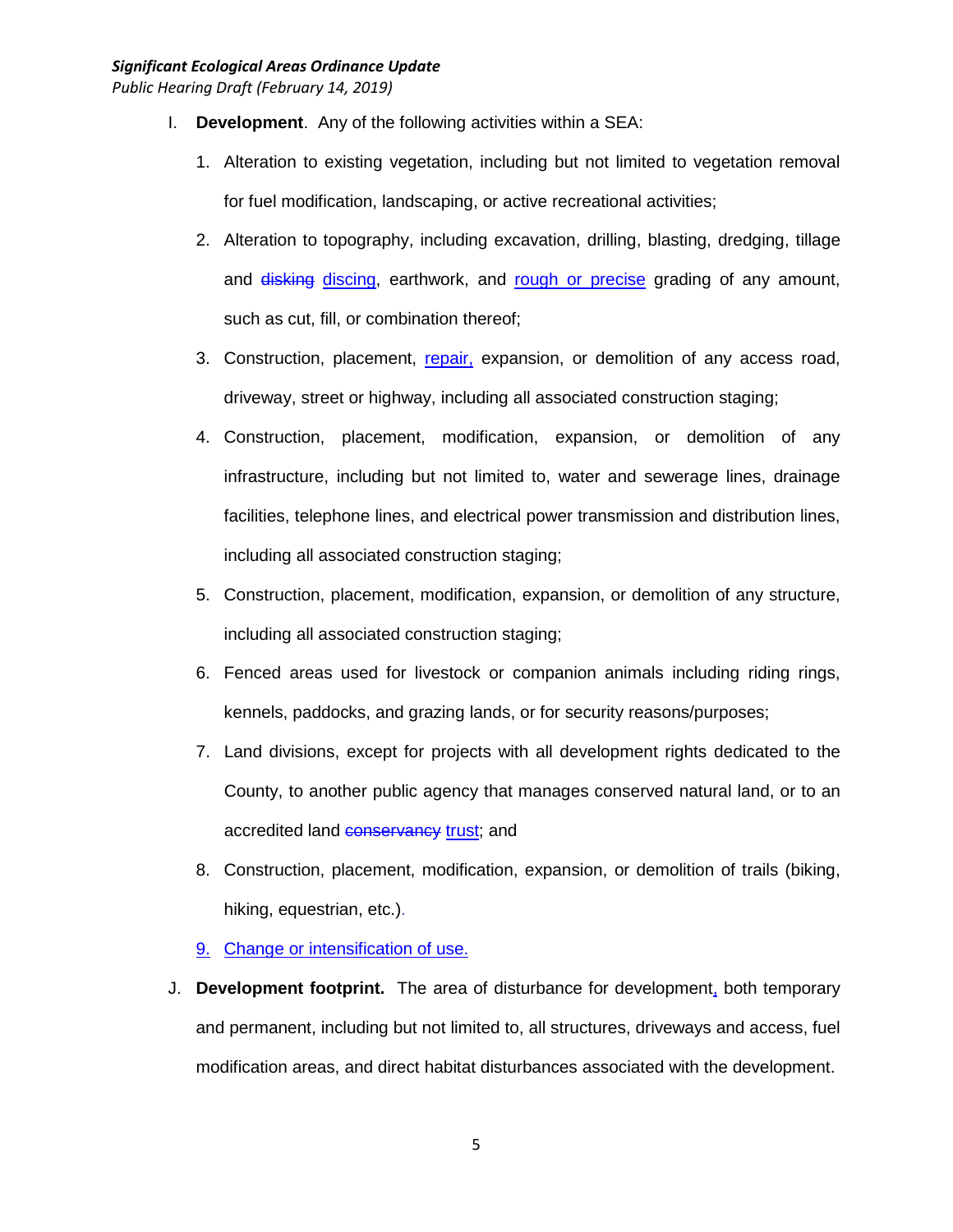- 1. *Building site area*. The portion of the development footprint that is or will be developed, including building pad and all graded slopes, all structures, decks, patios, impervious surfaces, and parking areas. For the purpose of limiting the building site area to 20,000 square feet per Subsection 22.102.060.A (Review Procedures), the following development associated with the primary use may be excluded from the total building site area calculation:
	- a. The area of one access driveway or roadway that does not exceed 20 feet in width and 300 feet in length, and is the minimum design necessary, as required by the Fire Department;
	- b. The area of one turn-around not located within the approved building pad, and is the minimum design necessary to ensure safety and comply with Fire Department requirements;
	- c. Graded slopes exclusively associated with the access driveway or roadway and safety turnaround indicated above; and
	- d. Fuel modification area required by the Fire Department.
- K. **Ecosystem.** A biological community of interacting organisms and their physical environment.
- L. **Ecosystem function.** The natural processes (chemical, biological, geochemical, and physical), that take place within an ecosystem and contribute to its selfmaintenance.
- M. **Ecosystem service.** The results of ecosystem functions which provide a benefit to the natural environment and humans. Examples of ecosystem services include air pollution reduction, maintenance and/or improvement of water quality, temperature moderation, fertile soil, and scenic views.
- N. **Edge Eeffects.** The effects of development on adjacent natural areas due to introduction of structures, non-native and/or non-local plants, and animals. Structures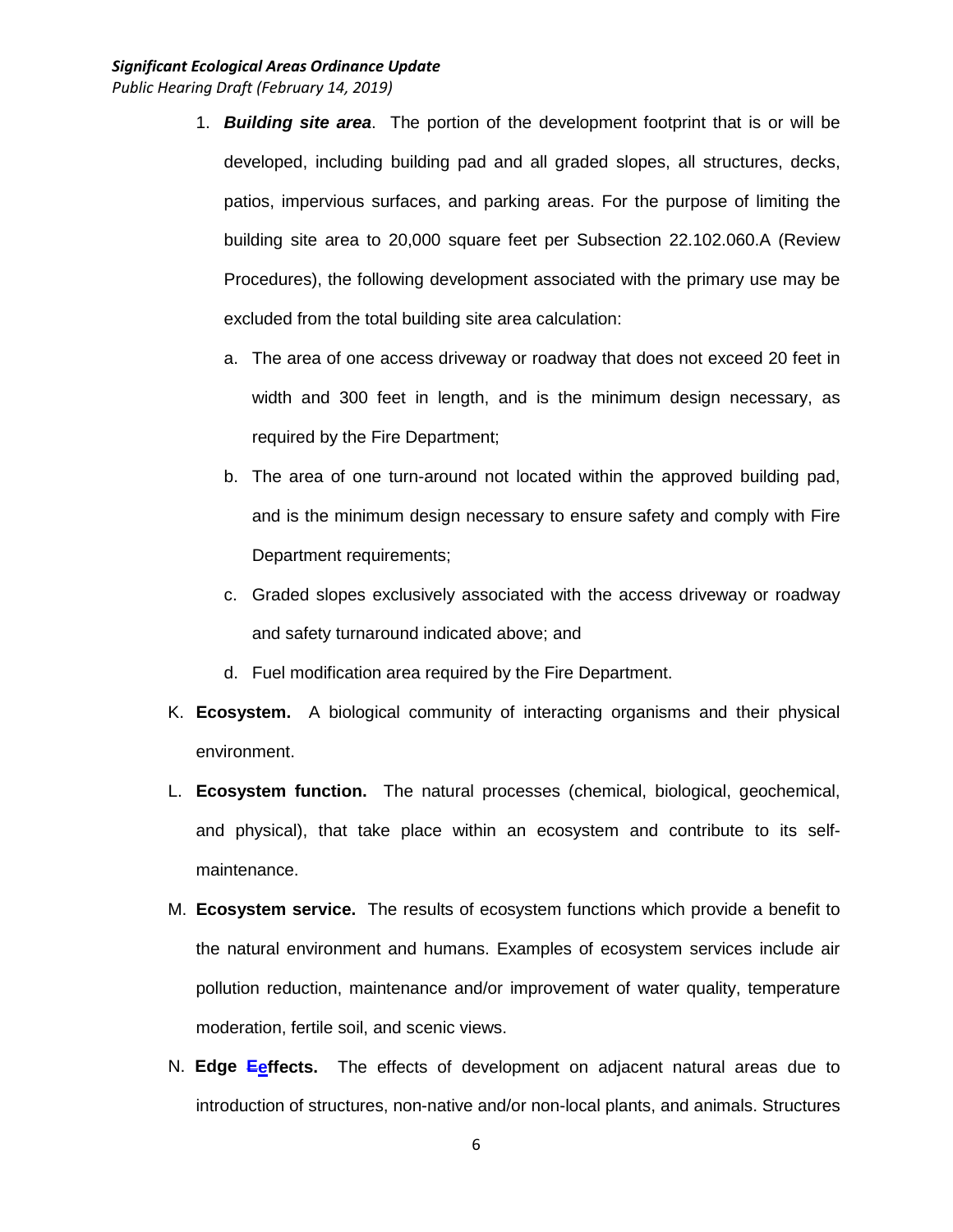change the microclimate or constitute barriers to movement. Introduced species displace native species or interact with natural processes and change conditions so that the native species are no longer well-adapted to the altered environment.

- O. **Encroachment.** An intrusion, disturbance, or construction activity within the protected zone of a tree.
- P. **Exploratory testing.** Any excavation for the purpose of evaluating soil and/or hydrologic conditions, or geologic hazards. This includes exploratory test holes for water wells, percolation testing for on-site wastewater treatment systems, the access road to the test site, and any other activity associated with evaluating a site for development.
- Q. **Fragmentation.** The process by which a landscape is broken into small islands of natural habitat within a mosaic of other forms of land use or ownership.
- R. **Fuel Mmodification.** The process of providing a defensible space for fire suppression forces and protection of structures from radiant and convective heat through project design and the reduction of fuel loads. A Fire Department-approved Fuel Modification Plan is required for all new structures and additions to existing structures that are equal to or greater than 50% of the existing square footage, which are located in the Very High Fire Hazard Severity Zone. A fFuel mModification pPlan typically consists of the following zones:
	- 1. *Zone A.* The Setback Zone, which typically extends 20 feet from any qualifying structure, is required requires clearing of all vegetation except for irrigated ground cover, lawn, adequately-spaced low-growing plant species, or hardscape.
	- 2. *Zone B.* The Irrigated Zone, which typically extends from 20 to 100 feet from any qualifying structure or to the property line, requires an irrigated landscape and or thinning of native vegetation and removal of plant species constituting high-fire risk.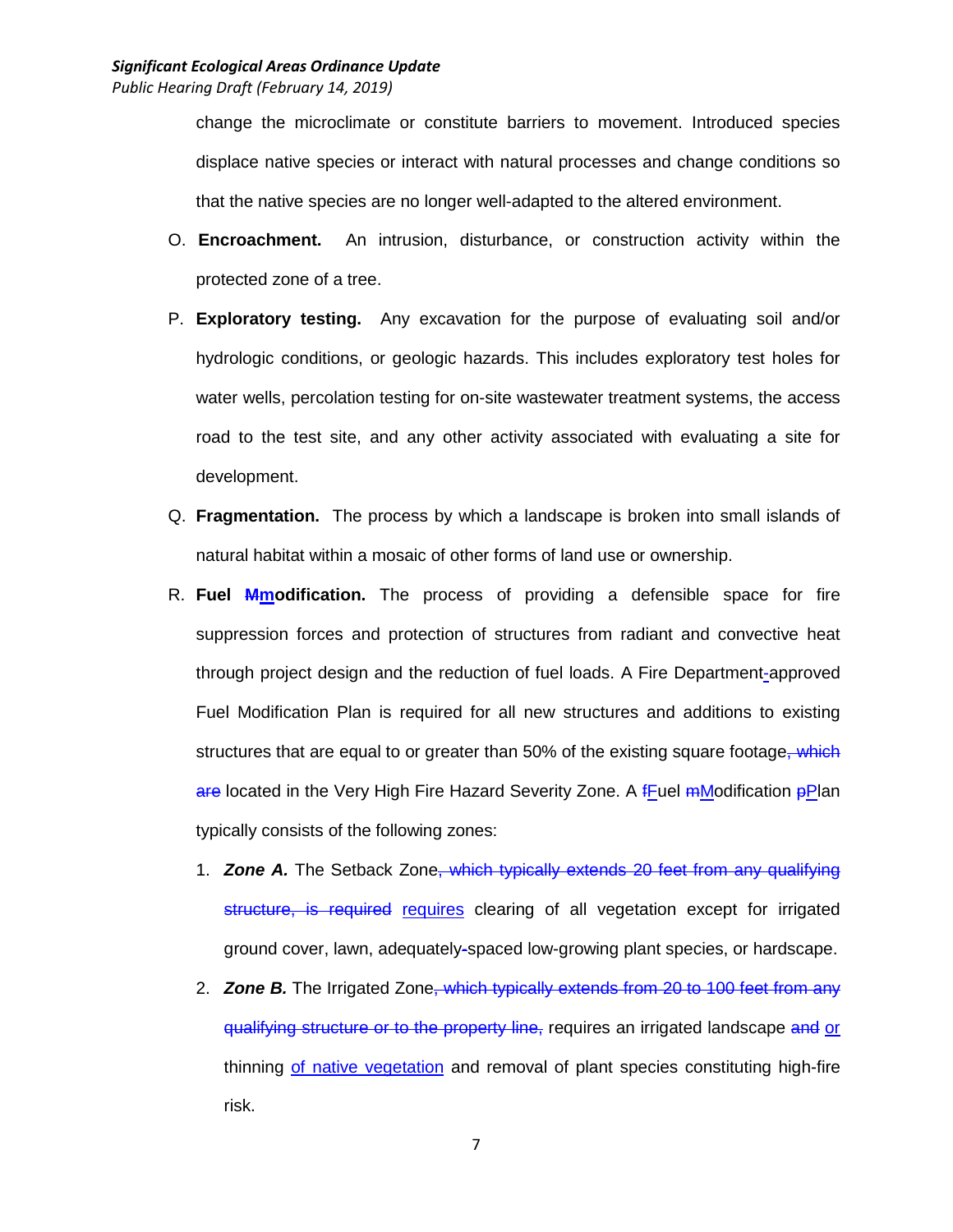- 3. *Zone C*. The Thinning Zone, extends from 100 to 200 feet from any qualifying structure or to the property line. requires  $F$ thinning the density of existing native vegetation is required in this zone to reduce the amount of fuel and slow the rate of fire spread, slow flame lengths, and reduce the intensity of fire before it reaches the irrigated zones.
- S. **Geological Ffeatures.** Landform and physical features, such as beaches, dunes, rock outcrops, and rocklands, formed through natural geological processes.
- T. **Landscaping.** Any activity that modifies the visible features of an area of land through alteration of natural elements, such as altering the contours of the ground or planting trees, shrubs, grasses, flowers, and other plants.
- U. **Land trust.** A non-profit organization that actively works to conserve land by undertaking or assisting in land or conservation easement acquisition, and is responsible to ensure the applicable preservation mechanisms required by this Chapter for lands received and terms of the conservation easement are upheld through stewardship activities.
- UV. **Large Lot Parcel Map.** A map with parcels with 20 acres or more and less than 40 between 20 and 40 acres in size with no improvements, and with required access to a public street or highway<sub>r</sub>; or, parcels with minimum 40 acres or more without no improvements, and not required to have access to a public street or highway.
- VW. **Linkage.** An area of land that possesses sufficient cover, food, forage, water, and other essential elements to serve as a movement pathway for species between two or more *major* areas of habitat.
- WX. **Natural Ccommunity.** A distinctive assemblage of plant species that live together and are linked by their effects on one another and their environment, and which present a characteristic appearance based on size, shape, and spacing that is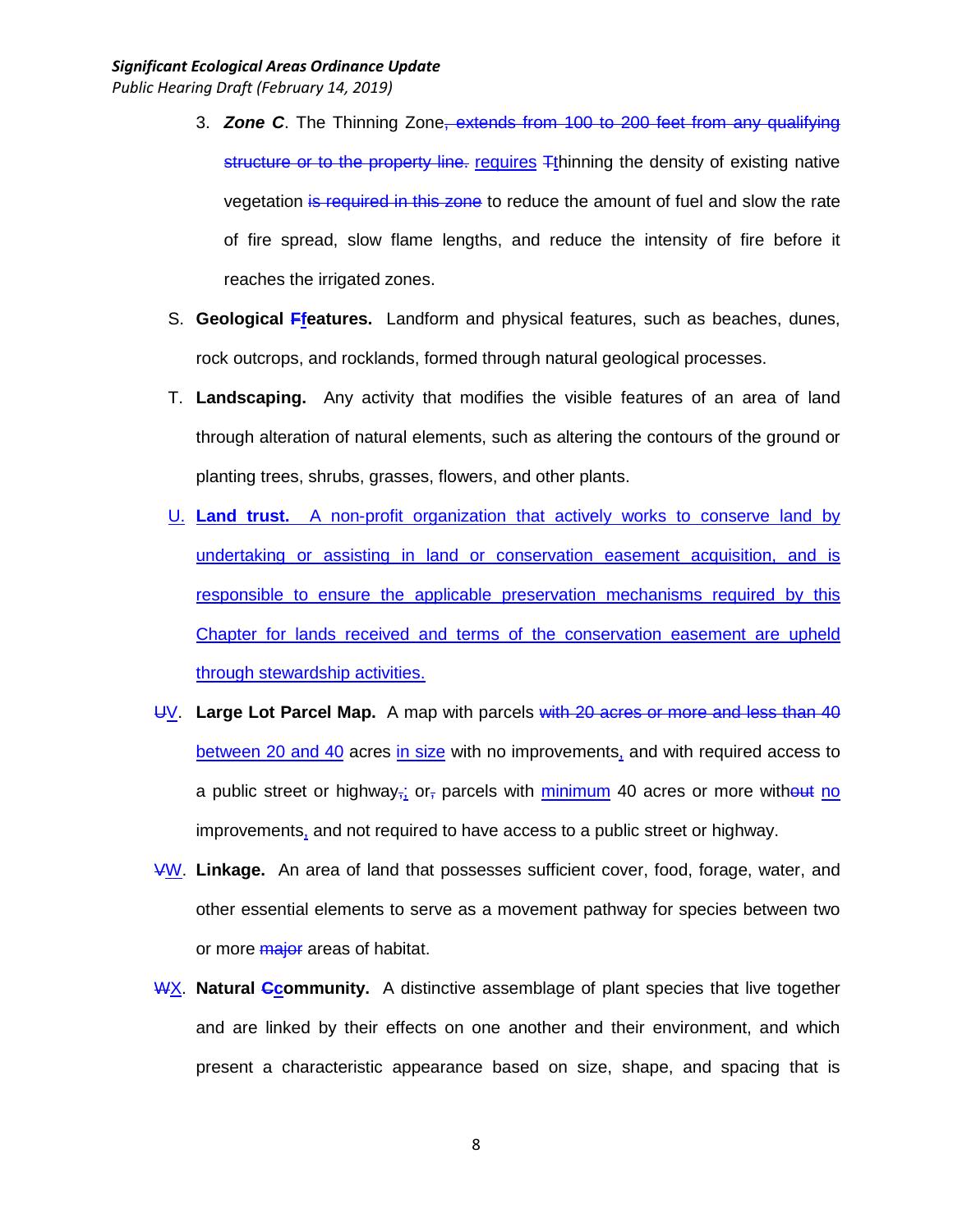reflective of the effects of local climate, soil, water, disturbance, and other environmental factors.

- XY. **Natural Oopen Sspace.** Lands preserved in their natural, undeveloped condition.
- YZ. **Previously disturbed farmland.** Farmland not grazed by domestic stock identified within the State of California Farmland Mapping and Monitoring Program that has or proved to have been used for agricultural production at some time during the past four years prior to the most recent mapping date to the satisfaction of the Director.
- ZAA. **Priority Biological Resource.** SEA Resource Categories 1, 2, and/or 3.
- AABB. **Protected Zzone.** The area within the dripline of a tree and extending therefrom to a point at least five feet outside the dripline, or 15 feet from the trunk, whichever is greater.
- **BBCC. Restoration Plan.** A plan that delineates the process of habitat restoration in order to return the habitat to a close resemblance of its condition prior to disturbance. A Restoration Plan shall be prepared by a qualified biologist or restoration ecologist, and includes the following:
	- 1. Description and map of the area proposed to be restored or enhanced;
	- 2. Description of restoration or enhancement activities, including incidental activities, and their timeline;
	- 3. An inventory of SEA Resources onsite, including an evaluation of existing and pre-disturbance habitat quality;
	- 4. Statement of restoration goals and performance standards;
	- 5. Revegetation and restoration methodologies to be implemented; and
	- 6. Maintenance and monitoring provisions, including a monitoring period of no less than five years for individual restoration projects.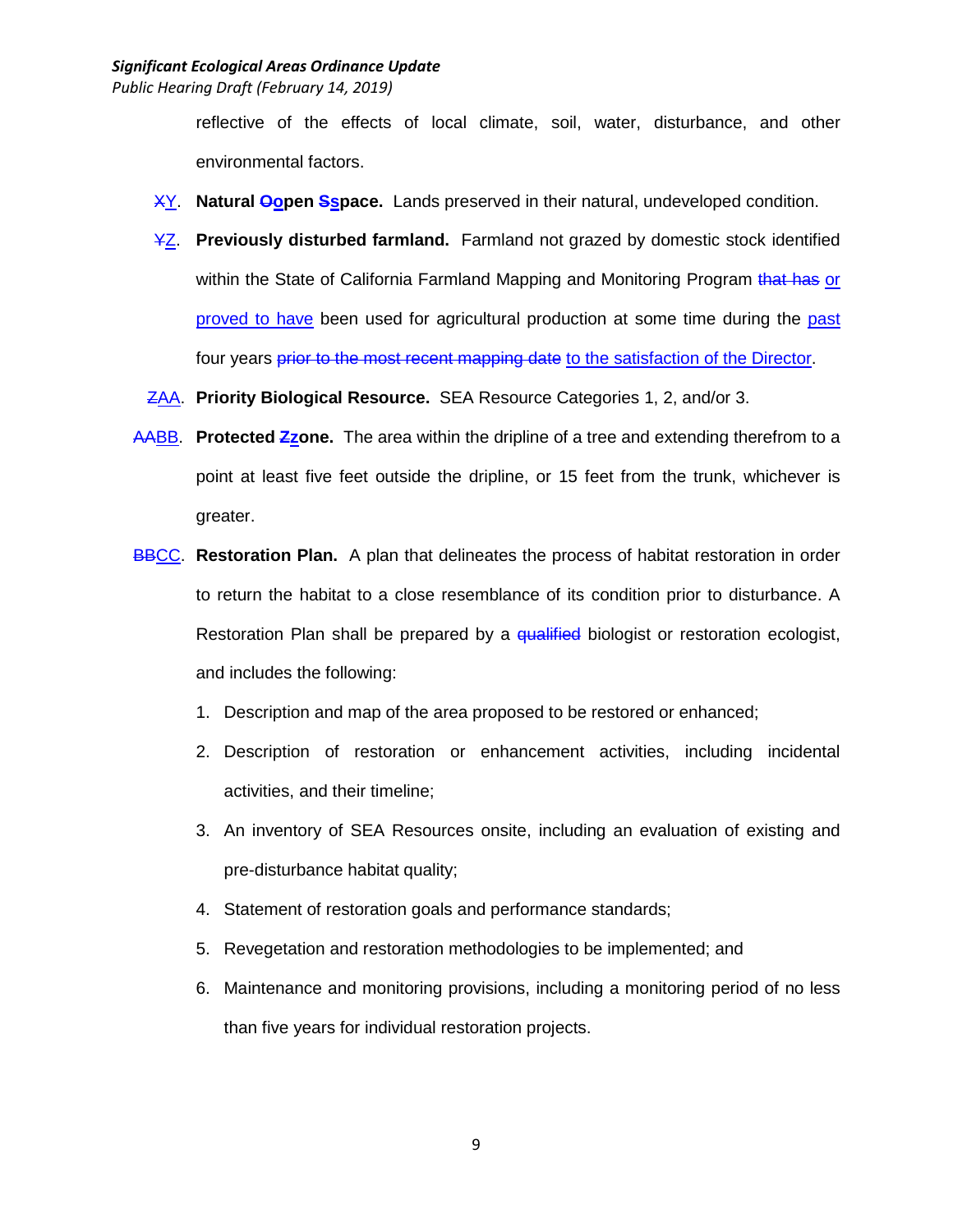- CCDD. **SEA Protected Trees.** Native trees listed in the SEA Protected Tree List maintained by the Department are protected under the provisions of this Chapter, as described below:
	- 1. Any listed native tree with a trunk diameter that meets or exceeds the diameter listed in the SEA Protected Tree List maintained by the Department, as measured 54 inches above natural grade.
	- 2. Any listed native tree with two or more trunks that measure a total of at least 8 inches in diameter, as measured 54 inches above natural grade.
	- 3. *Heritage Tree.* Any listed native tree with a trunk diameter that measures 36 inches or more in a single trunk or two trunks that measures a total of 54 inches or more in diameter. Exceptions to this are Joshua and juniper trees; heritage trees of those species have a height of 20 feet or a canopy spread of 35 feet, respectively. A Heritage Tree is considered irreplaceable because of the tree's rarity, distinctive features (e.g. size, form, shape, color), or prominent location within a community or landscape.
- DDEE. **SEA Resource.** Biological and physical natural resources that contribute to and support the biodiversity of SEAs and the ecosystem services they provide. SEA Resources include the species listed below within the five SEA Resource categories. SEA Resources are generally ranked based on rarity, sensitivity, and level of protection as it relates to the SEAs.
	- 1. *SEA Resource Category 1***.** Includes natural communities accepted by California Department of Fish and Wildlife (CDFW) and ranked G1 or S1 by CDFW, or utilizing NatureServe's Conservation Status Assessment methodology for unranked communities; plant species categorized by the California Native Plant Society (CNPS) as California Rare Plant Rank (RPR) 1A, 1B, 2A, 2B, or 3; plant and animal species formally listed or proposed for listing under the State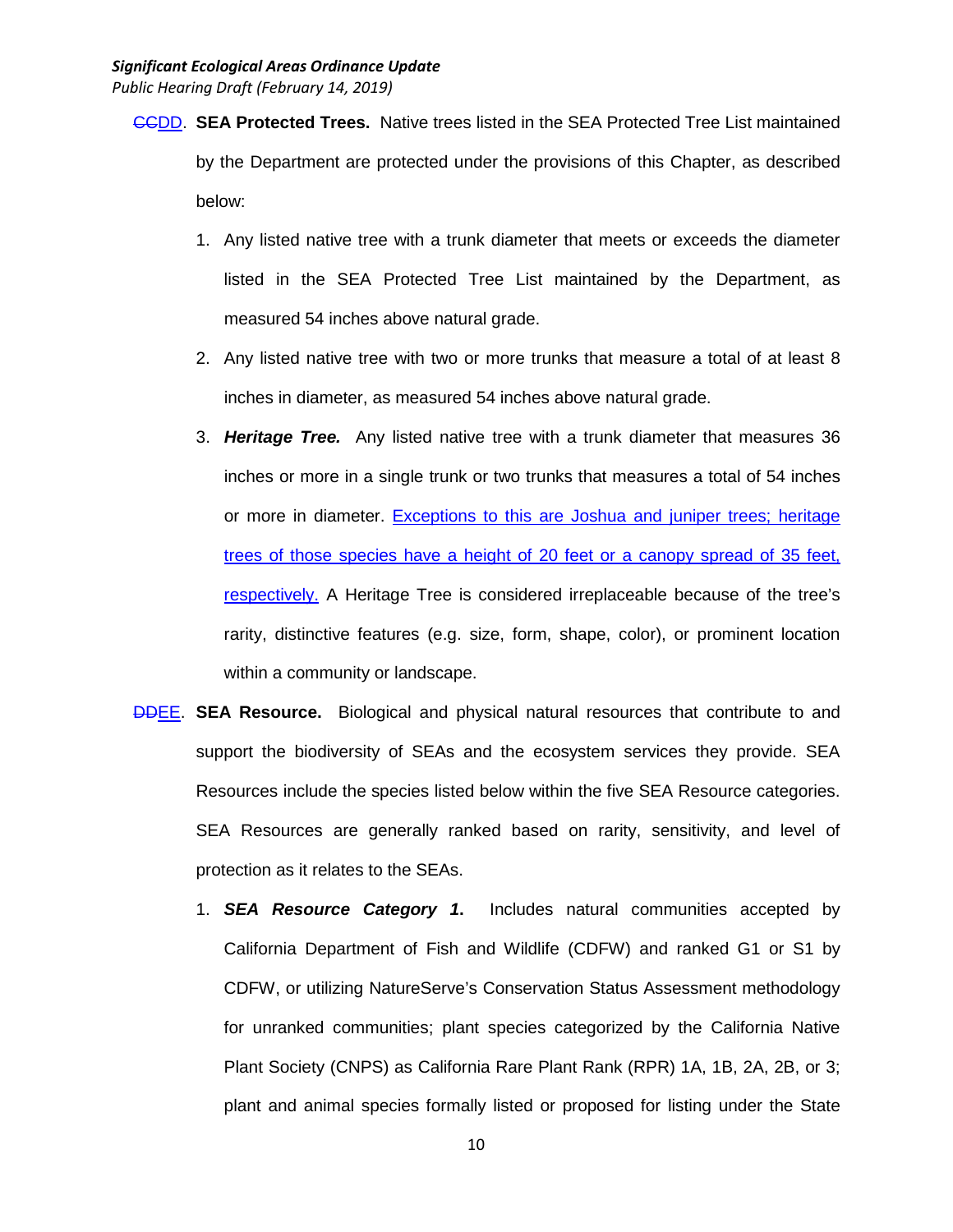and/or Federal Endangered Species Acts and habitat occupied by any such species; and water resources as defined by this Chapter.

- 2. *SEA Resource Category 2.* Includes natural communities accepted by CDFW and ranked G2 or S2 by CDFW, or utilizing NatureServe's Conservation Status Assessment methodology for unranked communities; animals listed by CDFW as Species of Special Concern and habitat occupied by any such species; and any biological or physical natural resource identified in the Sensitive Local Native Resources list maintained by the Department.
- 3. *SEA Resource Category 3.* Includes natural communities accepted by CDFW and ranked G3 or S3 by CDFW, or utilizing NatureServe's Conservation Status Assessment methodology for unranked communities; and oak woodlands as defined by the Los Angeles County Oak Woodland Conservation Management Plan; and any biological or physical natural resource identified in the Sensitive Local Native Resources list maintained by the Department.
- 4. *SEA Resource Category 4***.** Includes natural communities accepted by CDFW and ranked G4, S4, G5 or S5 by CDFW, or utilizing NatureServe's Conservation Status Assessment methodology for unranked communities; plant species categorized by CNPS as RPR 4; and habitat occupied by annual or herbaceous RPR 4 plant species.
- 5. *SEA Resource Category 5.* Includes disturbed, early successional, or isolated resource elements, such as plant communities dominated by non-native species, agricultural fields, hedges, and non-native trees, which continue to provide habitat and movement opportunities for wildlife, buffers between development and wildlands, and ecosystem functions valuable to the resilience of the SEAs.
- EEFF. **Sensitive Local Native Resources.** Species identified by the Department to be rare or uncommon in the County or within a specific SEA, due to, but not limited to,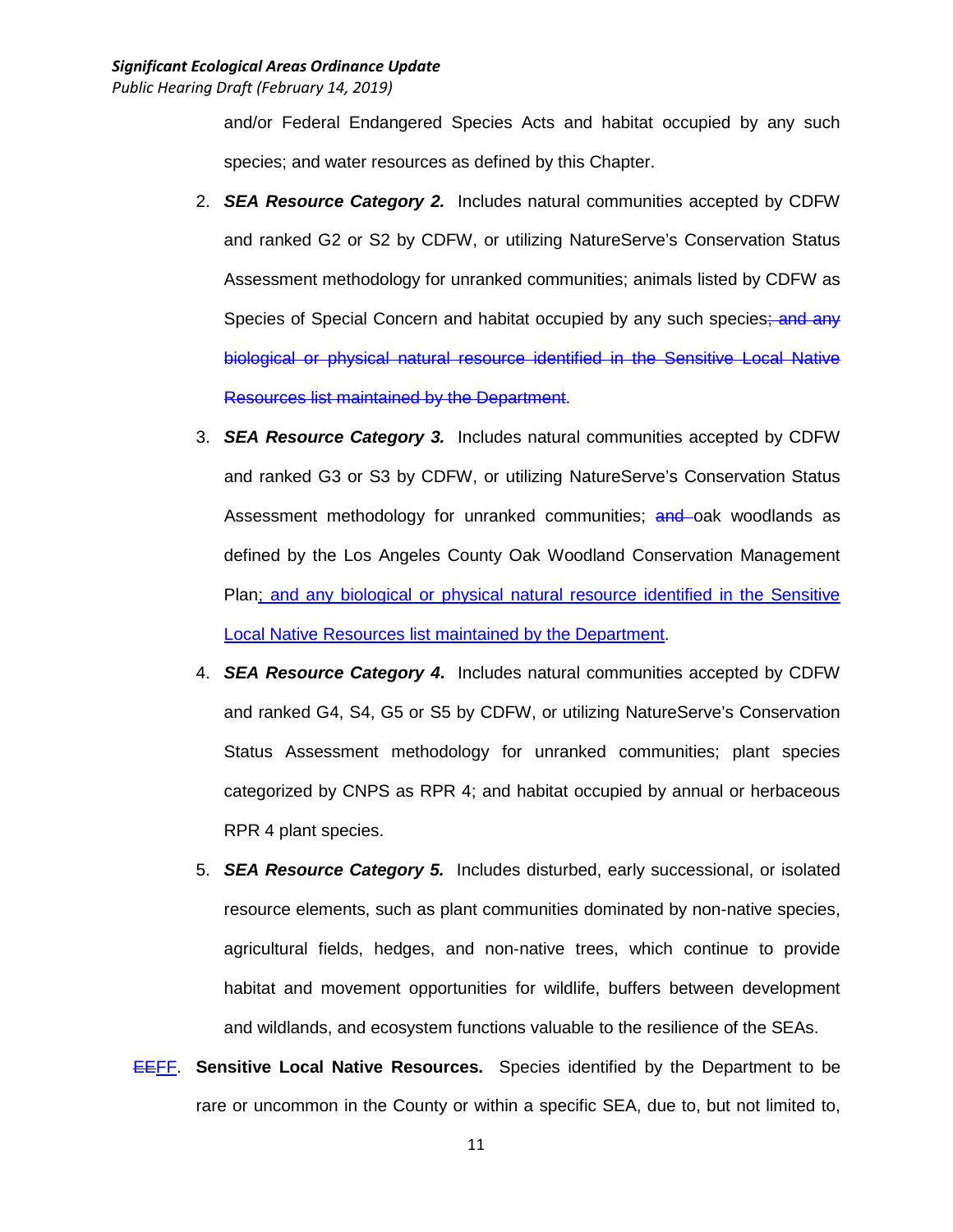being at the outer limits of their known range, having declining populations in the region, occurring in naturally small populations, being dependent on habitat that is declining in size and quality, having few records within the region, or having historically been abundant in the region but for which there are no recent records. A list of Sensitive Local Native Resources is maintained by the Department.

- FFGG. **Stream.** Stream is a physical feature that at least periodically conveys water through a channel or linear topographical depression, defined by the presence of hydrological and vegetative indicators.
- GGHH. **Trim or Pprune.** The cutting of or removal of any limbs, branches, or roots of trees.
	- HHII. **Vegetation.** Ground cover that includes trees, shrubs, bushes, grasses, wildflowers, and other plant life.
	- HUU. Water resources. Sources of permanent or intermittent surface water, including but not limited to lakes, reservoirs, ponds, rivers, streams, marshes, seeps, springs, vernal pools, and playas.
	- JJKK. **Wetland.** Wetland is an area of land that is inundated or saturated by surface or groundwater at a frequency and duration sufficient to support, and that under normal circumstances does support, a prevalence of vegetation typically adapted for life in saturated soil conditions, with delineations following guidelines defined in the USFW Classification of Wetlands and Deepwater Habitats of the United States (Cowardin, 1979).
- KKLL. **Wildlife.** All animal life, including mammals, birds, reptiles, amphibians, fish, and invertebrates.
- LLMM. **Wildlife Ccorridor.** An area of open space with sufficient width to permit larger, mobile species (such as, but not limited to, foxes, bobcats, and coyotes) to pass between or disperse from one major area of open space or region to another.

12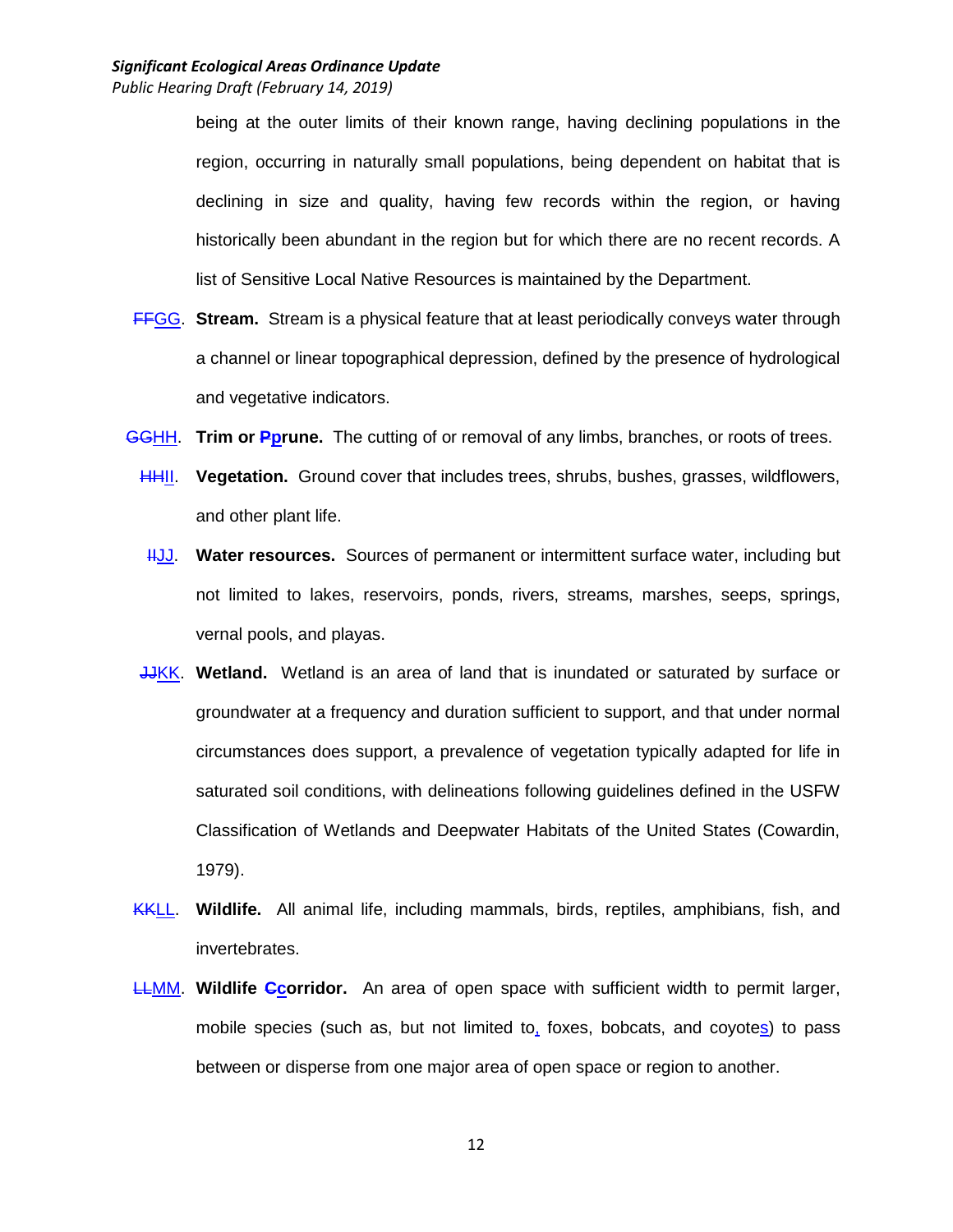MMNN. **Wildlife-permeable fencing.** A fence, wall, or gate that can be easily bypassed by all species of wildlife found within SEAs (such as, but not limited to, deer, coyotes, bobcats, mountain lions, rodents, amphibians, reptiles, and birds).

#### **22.102.030 Applicability**

- A. Applications submitted on or after the effective date of this ordinance are subject to the regulations herein. Pending projects with a complete application prior to the date of applicability for this Chapter may choose to comply with the SEA Ordinance applicable at the time of a complete application submittal or the amended SEA regulations made effective through this ordinance amending this Chapter.
- B. This Chapter applies to all activities that meet the definition of development herein where occurring within all areas designated in the General Plan and related maps as SEAs.
- C. Where a provision of the zone, supplemental district, or anywhere else in this Title 22 regulates the same matter as this Chapter, whichever provision is more protective of biological resources shall apply.
- D. Until such time as the Santa Catalina Island Local Coastal Program (LCP) is amended, development within SEAs as mapped in the LCP shall be regulated by the version of the SEA Ordinance in effect at the time of certification of the LCP.
- E. Until such time as the Santa Monica Mountains North Area Community Standards District (SMMNA CSD) is amended, development occurring within SEAs in the boundaries of the Santa Monica Mountains North Area Plan shall be regulated by the version of the SEA Ordinance in effect at the time of the adoption of the Los Angeles County General Plan 2035.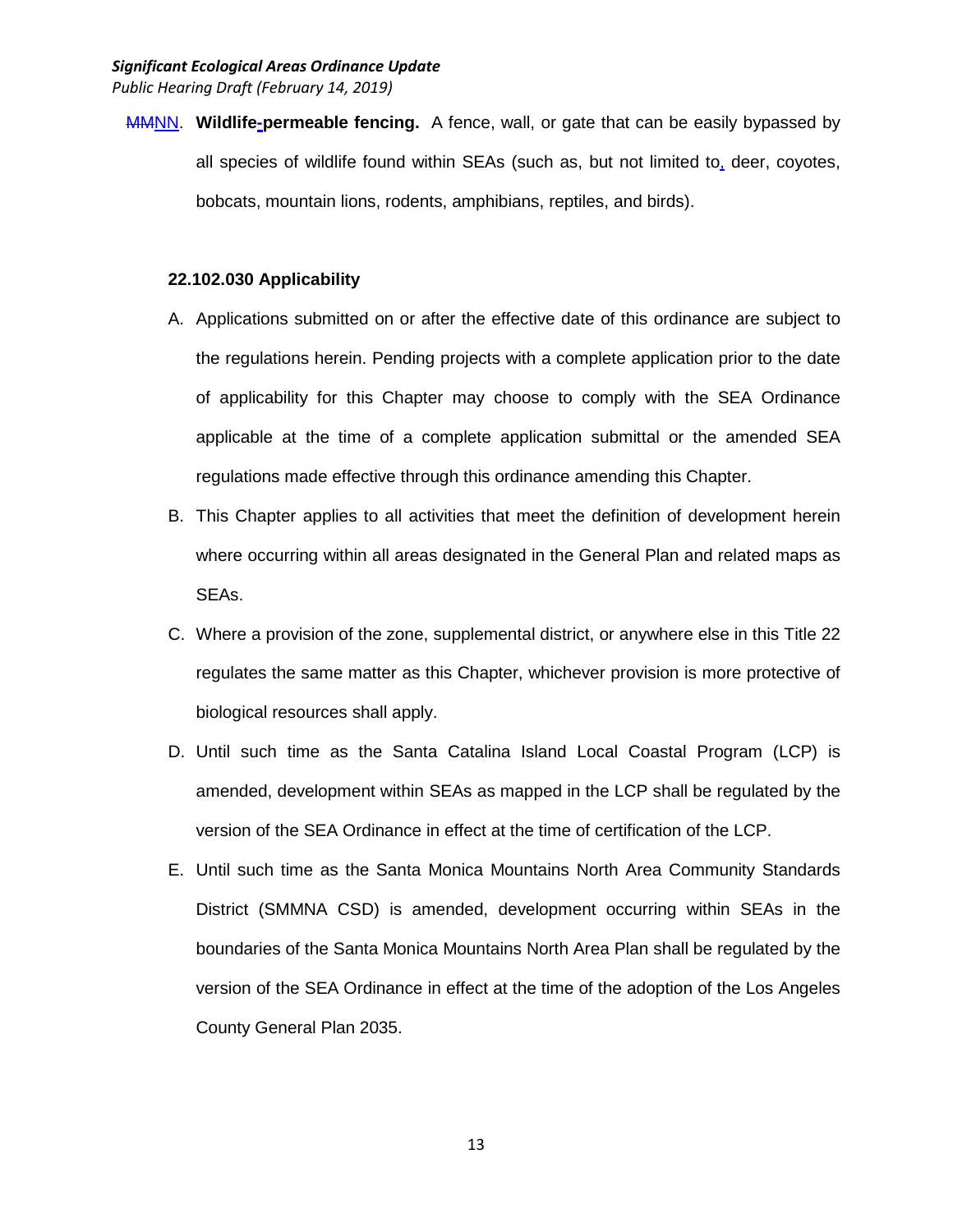#### **22.102.040 Exemptions**

The following developments are exempt from the regulations of this Chapter. Development that does not qualify for any of the exemptions listed below is subject to the regulations of this Chapter.

- A. Within the boundaries of the Antelope Valley Area Plan:
	- 1. Construction of a new single-family residence, regardless of size;
	- 2. Improvements accessory to a single-family residence, regardless of size:
		- a. Additions to an existing single-family residence;
		- b. Landscaping;
		- c. New accessory structures;
		- d. Additions to existing accessory structures; and
		- e. New or expanded animal keeping areas and facilities.
	- 3. Agricultural uses on all previously disturbed farmland as defined by Section 22.102.020 (Definitions).
- B. All areas outside the boundaries of the Antelope Valley Area Plan:
	- 1. Additions or modifications to existing single-family residences, associated accessory structures, or animal keeping areas/structures, as long as such addition or modification does not increase the total building site area to more than 20,000 square feet or encroach into more than 10 percent of the dripline for up to four SEA Protected Trees.
	- 2. A maximum of one accessory animal keeping structure less than 120 square feet. Such structure shall be located no more than 100 feet from the primary use.
- C. Maintenance, minor additions<sub> $\bar{x}$ </sub> or changes to existing legally established development *previously reviewed for impacts to SEA Resources*, if: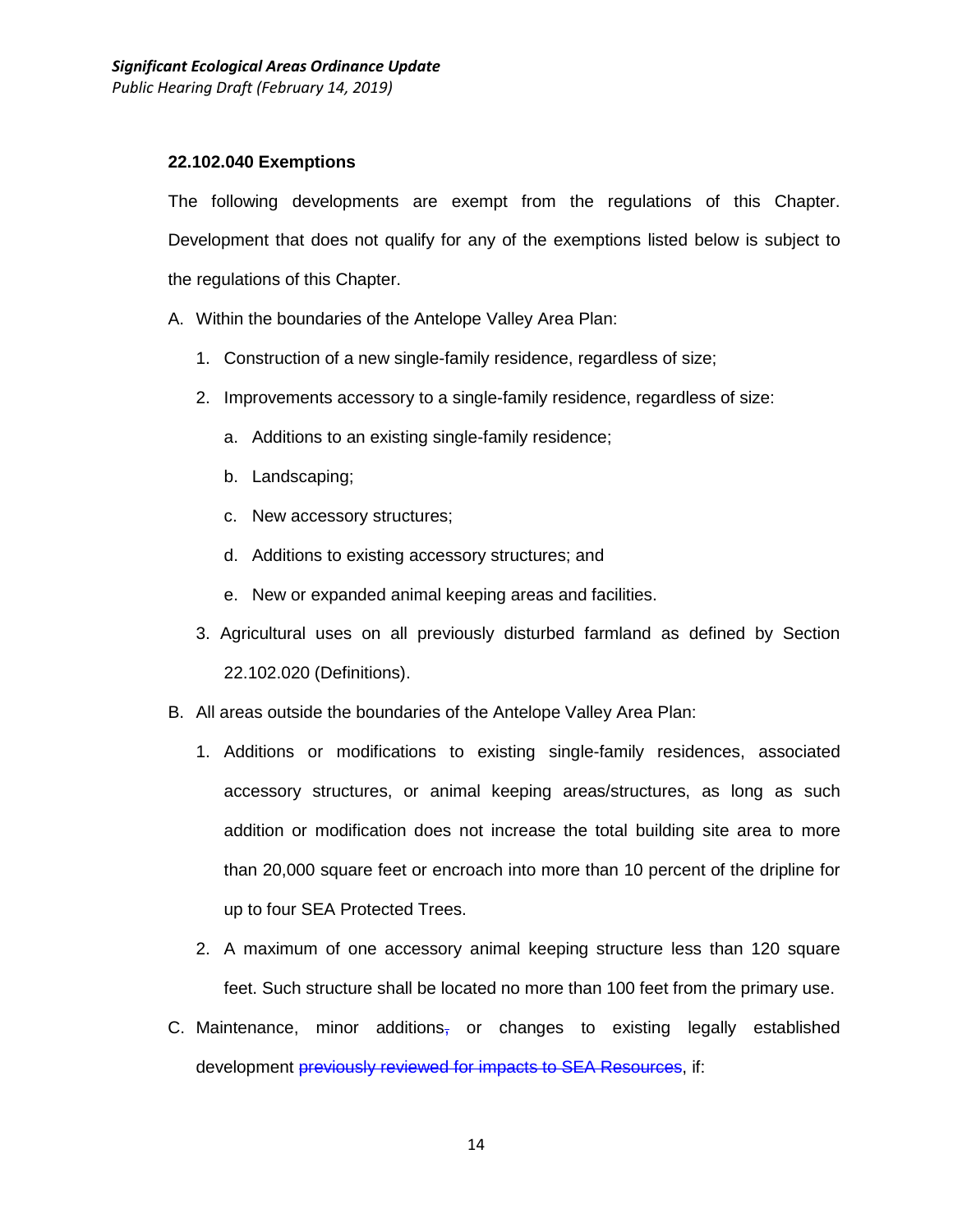- 1. Maintenance, additions, or changes do not expand the previously approved development footprint; or
- 2. Maintenance, additions, or changes are operating under a valid use permit and found to be in substantial compliance with such permit.
- D. Development requiring renewal of previously approved discretionary permits, if:
	- 1. The previously approved development footprint is not expanded; and
	- 2. Impacts to SEA biological Rresources were reviewed under the prior permit.
- E. Renewal of previously approved discretionary permits located within the adopted expanded SEA boundaries, if:
	- 1. The previously approved development footprint is not expanded; and
	- 2. Impacts to SEA biological Rresources were reviewed under the prior permit.
- F. Any development regulated by an adopted Specific Plan, provided that such development complies with the applicable provisions of the Specific Plan and can demonstrate that the development received adequate biological review of SEA biological Rresources and impacts to them.
- G. The rebuilding and replacement of legally built structures which have been damaged or partially destroyed and will not increase the previously existing development footprint.
- H. Land divisions for the purposes of the California Land Conservation Act of 1965 commonly referred to as the Williamson Act.
- I. Legally required fuel modification and brush clearance activities with the exception of tilling and discing, as approved by the Fire Department, associated with existing legal structures for the purpose of fire protection.
- J. Periodic reviews established in Section 22.190.080 (Reclamation Plan) for previously approved surface mining permits and reclamation plans authorized to operate under Chapter 22.190 (Surface Mining Permits) provided that such periodic review is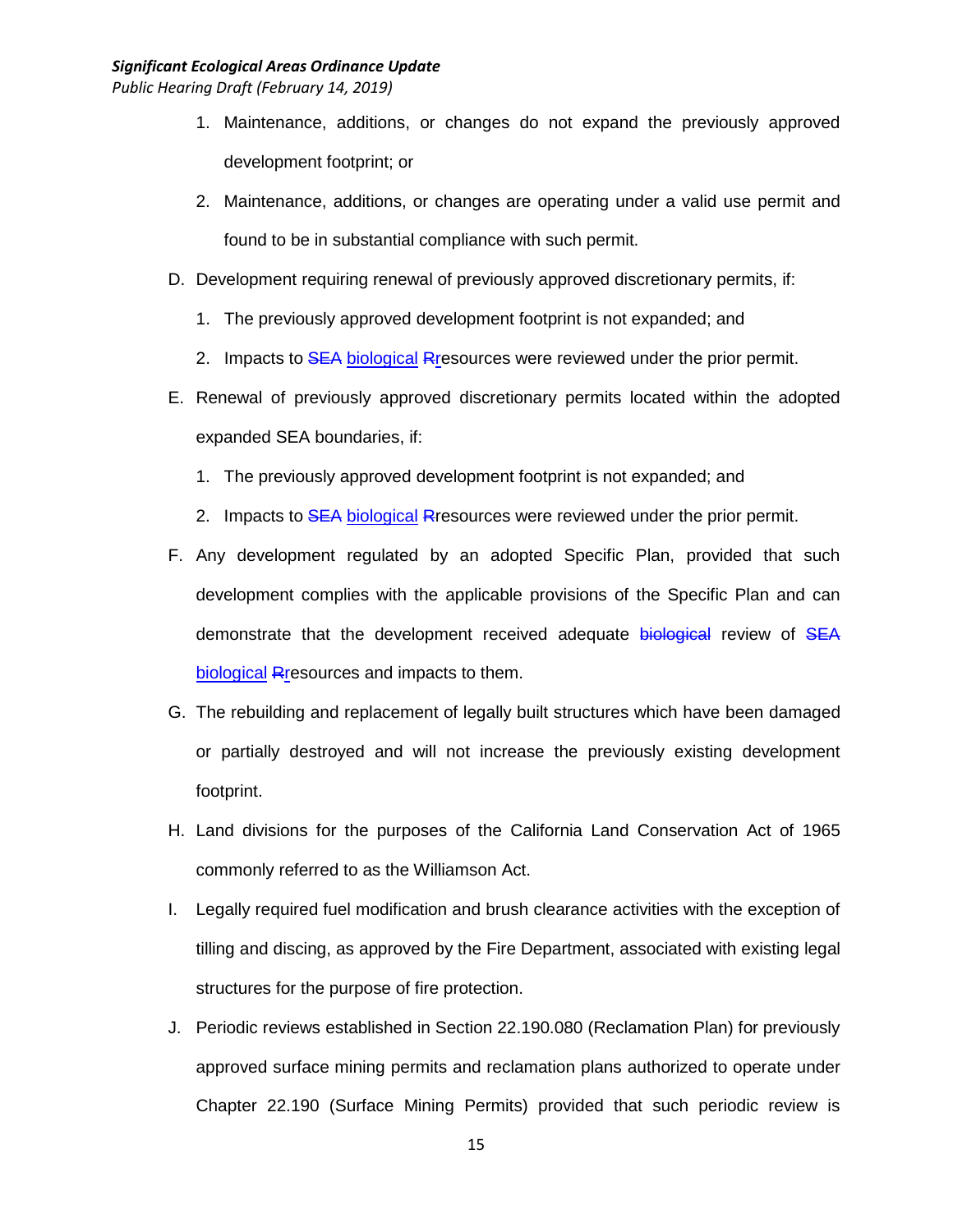conducted during the life of that grant, does not include proposed changes that would result in expanded development, and is consistent with valid permits.

- K. Development activity necessary for the maintenance of existing legally established driveways, streets, and highways, and will not increase the existing development footprint.
- L. Development where the only impact to SEA Resources involves trees planted as required per Titles 21 and 22, Low Impact Development per Title 12, or Green Building requirements per Title 31.
- M. Emergency removal of any tree listed on the SEA Protected Tree List maintained by the Department, due to a hazardous or dangerous condition, or being irretrievably damaged or destroyed through flood, fire, wind, lightning, drought, pests, or disease, as recommended by a licensed arborist and approved determined after visual inspection by a Forester with the Fire Department of in consultation with a County Biologist.
- N. Tree maintenance, limited to removal of dead wood and pruning of branches not to exceed two inches in diameter and 25 percent of live foliage within a two-year period, intended to ensure the continued health of a SEA Protected Tree, in accordance with guidelines published by the National Arborists Association. Should excessive maintenance, trimming, or pruning adversely affect the health of the tree, as determined by the County Biologist or Forester with the Fire Department, a Protected Tree Permit per Section 22.102.070 (Protected Tree Permit) or SEA Conditional Use Permit (SEA CUP) per Section 22.102.080 (SEA Conditional Use Permit) may be required.
- O. Emergency or routine maintenance by a public utility necessary to protect or maintain essential components of an existing utility or transmission system.

16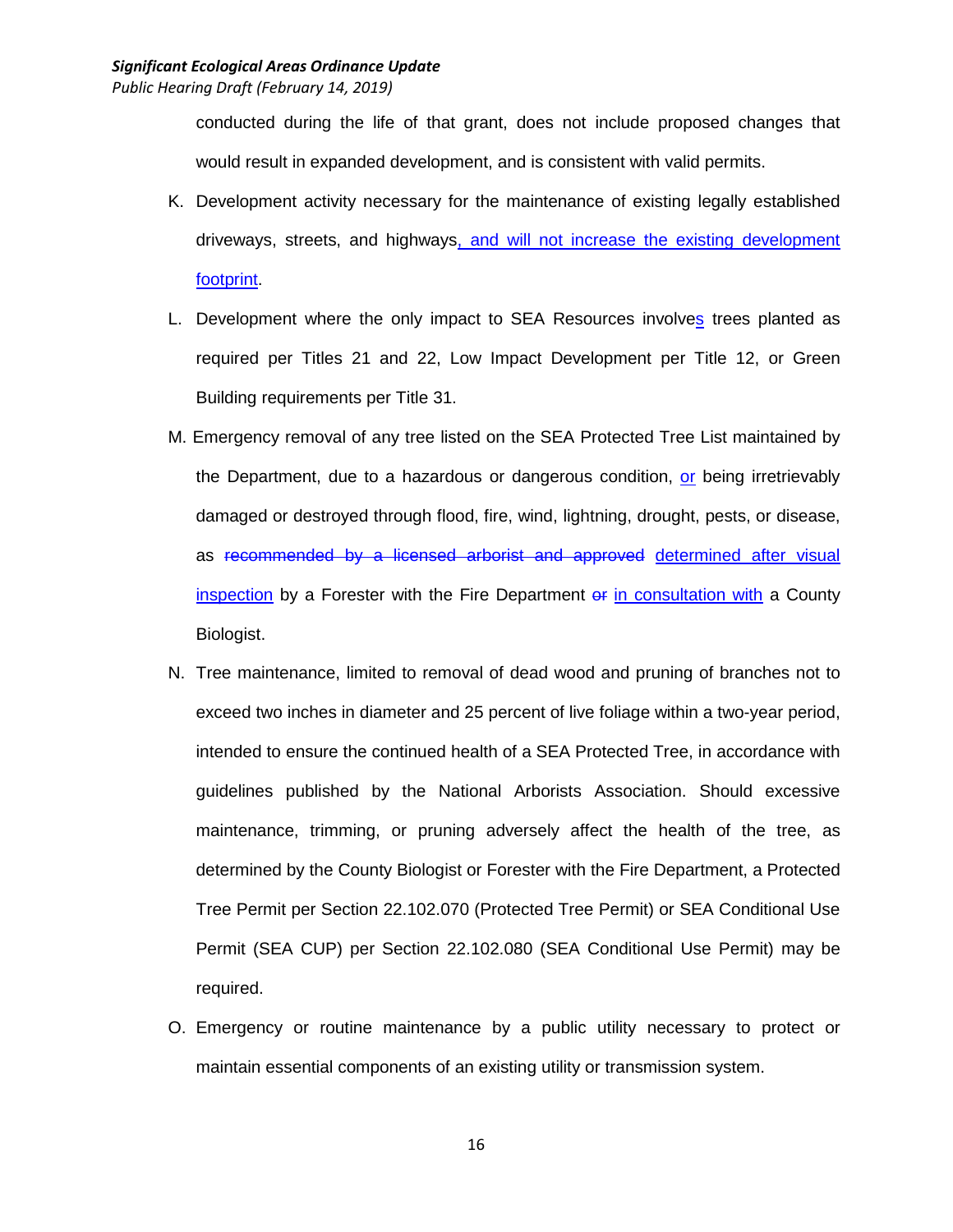# *Significant Ecological Areas Ordinance Update*

*Public Hearing Draft (February 14, 2019)*

P. Introduced Introduction of trees which qualify for protection under the definition of SEA Protected Tree, but which can be demonstrated to have been planted by a person for the purposes of affecting the architecture, climate, or aesthetics of a given place and are, therefore, considered landscape features, or subsequent removal or other alteration of only those trees that qualify as introduced. Removal or other alteration of an introduced tree shall require Ddocumentation of the planting must be provided introduction. Trees planted as mitigation do not qualify as introduced.

#### **22.102.050 SEA Counseling**

Prior to the submittal of an application for activities involving development within a SEA, a preliminary review of proposed development activities and consideration of the associated impacts on SEA Resources shall occur through a SEA Counseling meeting, unless waived at the discretion of the Director.

- A. **Application Materials.** The applicant shall submit the following:
	- 1. SEA Counseling Application and applicable fees;
	- 2. Biological Constraints Map (BCM); and
	- 3. Conceptual Project Design.
- B. **Recommendation.** The Director shall recommend at the SEA Counseling meeting one of the following:
	- 1. The conceptual project demonstrates the ability to comply with Section 22.102.090 (SEA Development Standards), and only a Ministerial SEA Review shall be required per Section 22.102.060 (Ministerial SEA Review);
	- 2. The conceptual project demonstrates the ability to comply with Section 22.102.090 (SEA Development Standards) with the exception of Subsection 22.102.090.B (SEA Protected Trees), and a Ministerial SEA Review and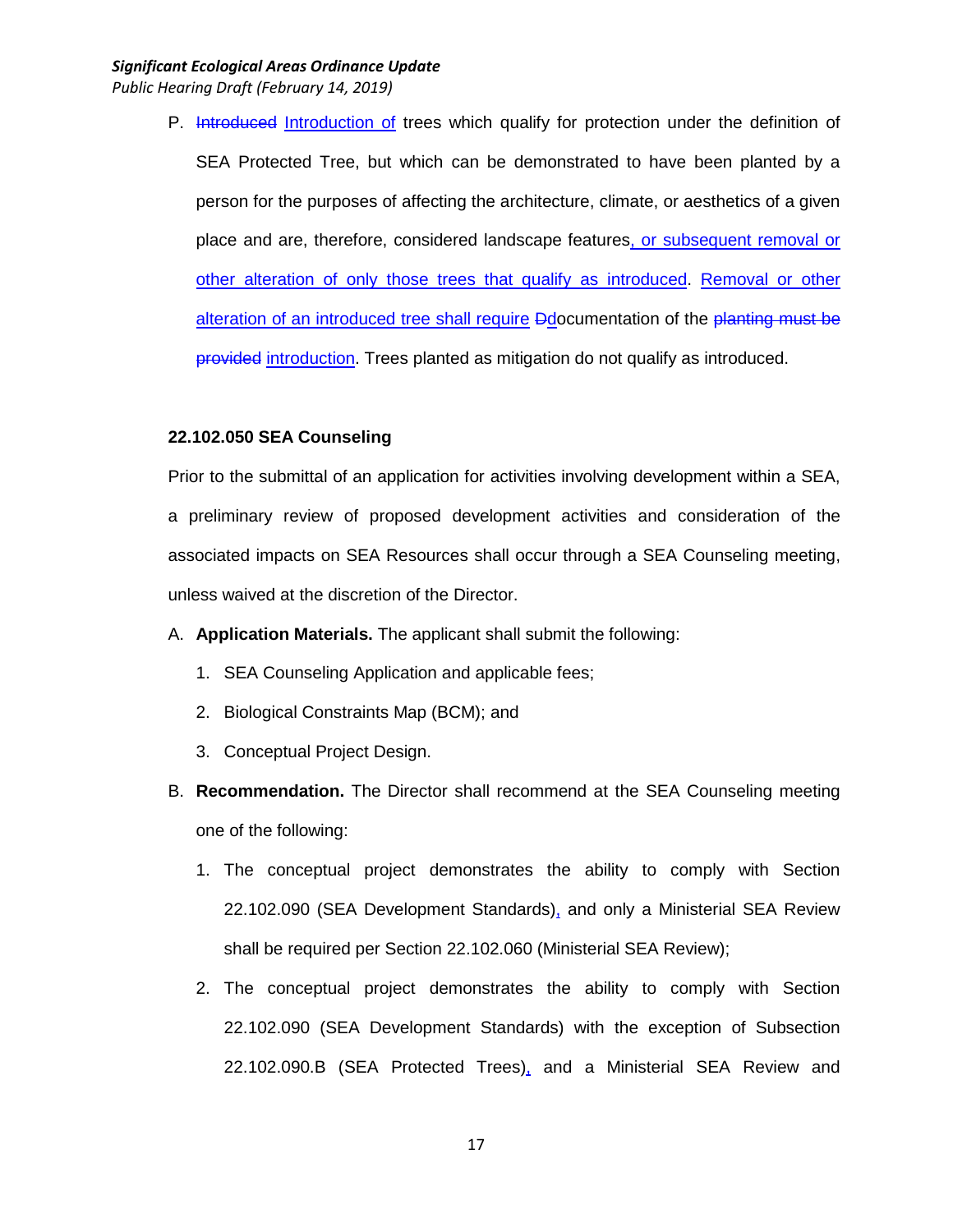Protected Tree Permit shall be required per Sections 22.102.060 (Ministerial SEA Review) and 22.102.070 (Protected Tree Permit); or

3. The conceptual project does not demonstrate the ability to comply with Section 22.102.090 (SEA Development Standards), and a SEA CUP shall be required per Section 22.102.080 (SEA Conditional Use Permit).

#### **22.102.060 Ministerial SEA Review**

- A. **Review Procedures.** The Ministerial SEA Review shall be a biological review, conducted by the County Biologist, to accompany the review process for the use permit required by the underlying zone and other provisions of this Title 22. If the development does not require a use permit, the Ministerial SEA Review shall be processed as a Site Plan (Type II) Review. A Ministerial SEA Review shall be required for any development to determine compliance with the following:
	- 1. The total building site area shall be no more than 20,000 square feet;
	- 2. Development is consistent with Section 22.102.090 (SEA Development Standards); and
	- 3. Natural open space preservation is provided in compliance with Section 22.102.100 (Natural Open Space Preservation).
- B. **Application Materials.** In addition to the required application materials for the appropriate use permit, the following materials shall be submitted for the Ministerial SEA Review:
	- 1. *Site Plan*. A site plan identifying:
		- a. All proposed development, including on-site and off-site ground-disturbing activity and vegetation removal;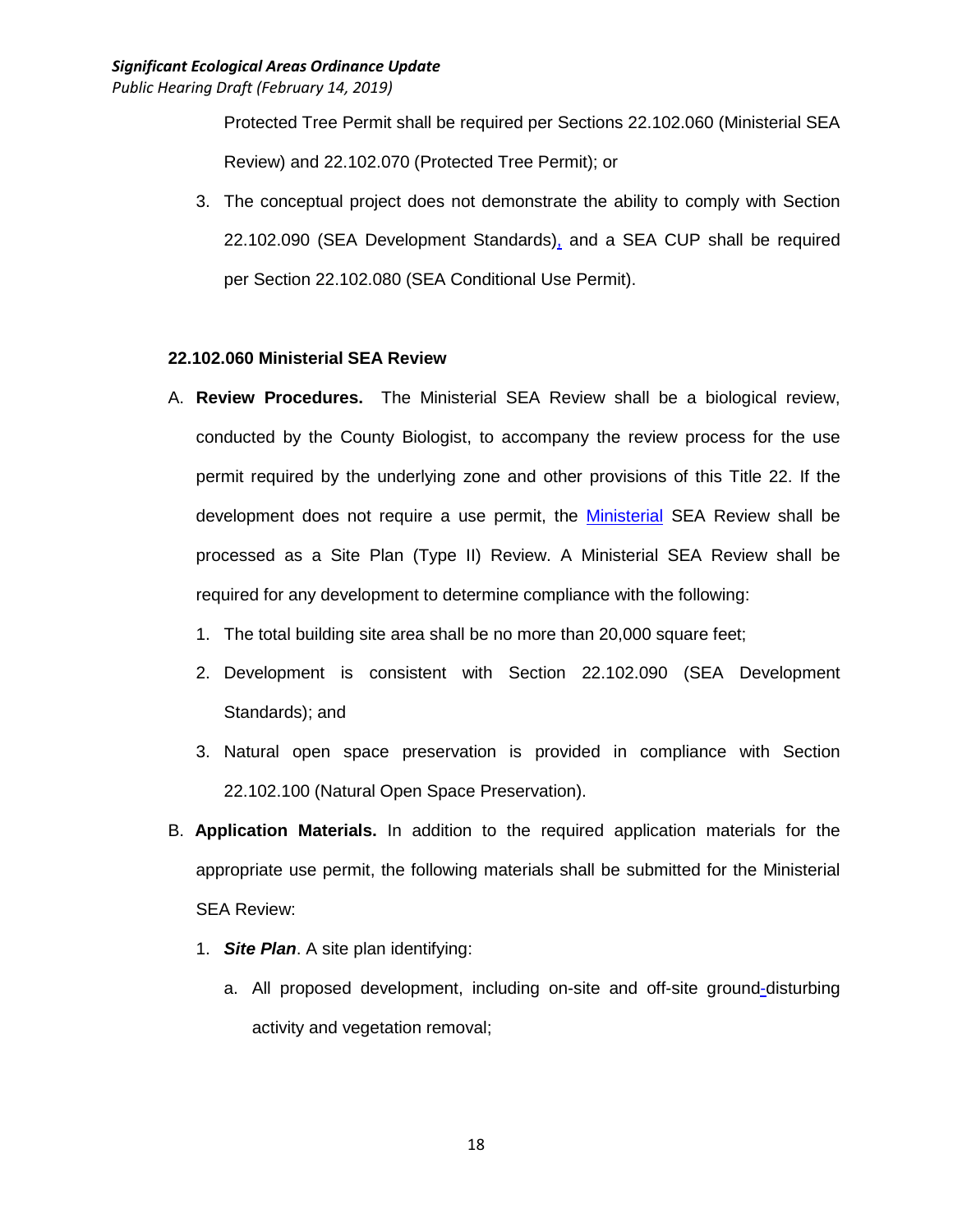- b. Grading activity location, description, and quantities identified by cut, fill, import, natural grade, export and, when applicable, remedial and overexcavation is required;
- c. Areas to be re-vegetated or restored, including a plant identification list with the botanical and common names of all planting materials;
- d. Location and square footage of decorative landscaping or crops, including proposed groundcover areas, shrub mass, and existing and proposed tree locations, for all common or open space areas not left in a natural state. Plant identification lists shall include botanical and common names of all planting materials; and
- e. On-site natural open space preservation, as applicable.
- 2. A Biological Constraints Map (BCM).
- 3. Natural Open Space Recordation documentation per Section 22.102.100 (Natural Open Space Preservation) with an attached exhibit identifying the required preserved natural open space area.

## C. **Additional Review.**

1. *Site Visit.* A site visit by the County Biologist may be deemed necessary by the Director or County Biologist to adequately determine compliance with Sections 22.102.090 (SEA Development Standards) and 22.102.100 (Natural Open Space Preservation).

## **22.102.070 Protected Tree Permit**

Trees serve a significant role in the SEAs by providing habitat and ecosystem services. The intent of the following tree protection regulations is to encourage the responsible management of trees in the SEAs.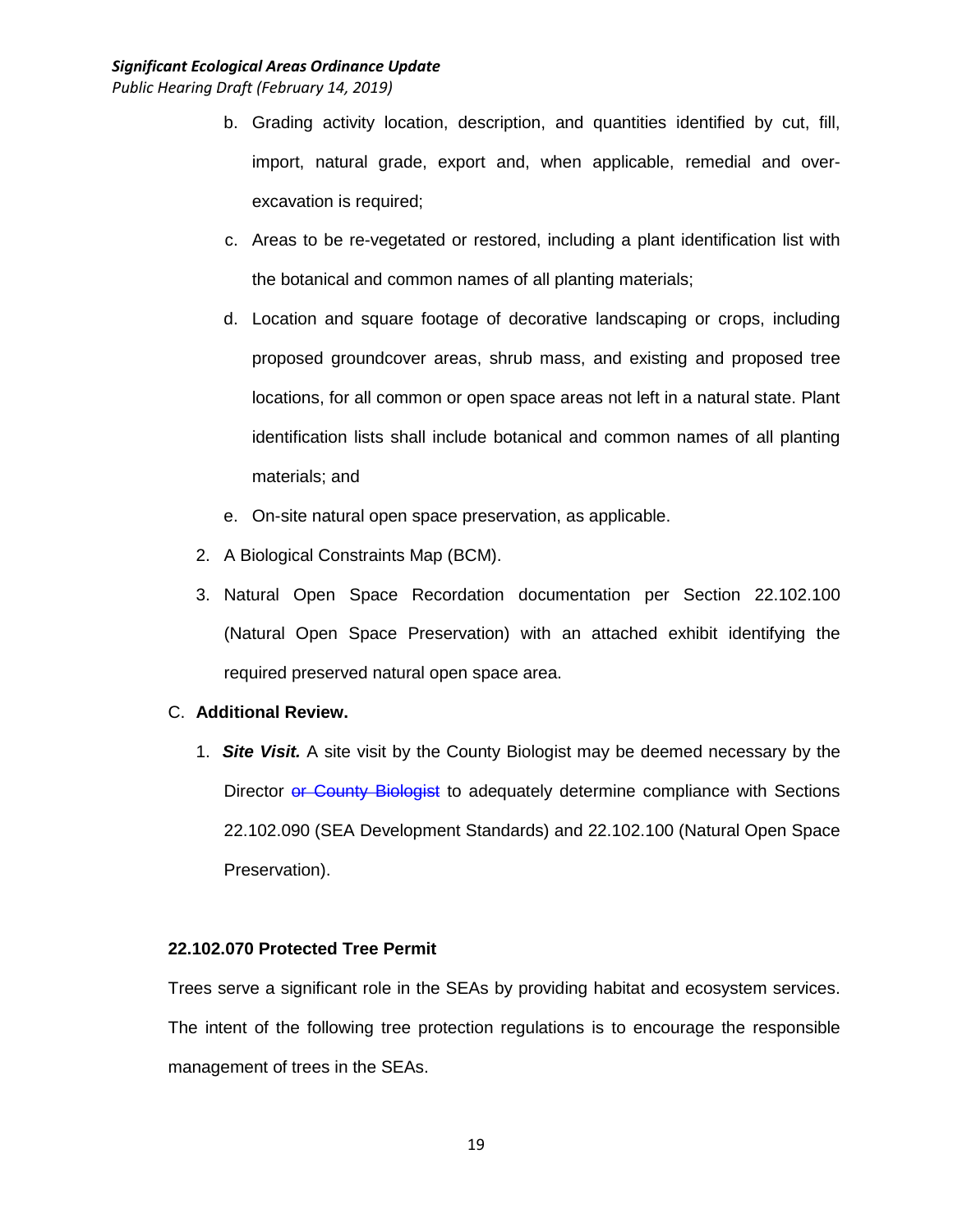- A. **Permit Required.** A Protected Tree Permit shall be required for development which cannot demonstrate compliance with only that complies with Section 22.102.090 (SEA Development Standards) with the exception of Subsection 22.102.090.B (SEA Protected Trees), and shall be required for which includes any of the following impacts:
	- 1. Pruning or trimming of branches of SEA Protected Trees in excess of two inches in diameter or 25 percent of live foliage for one or more trees;
	- 2. Encroachments of up to 30 percent into a SEA Protected Tree's protected zone. Any encroachment of more than 30 percent into the protected zone of a tree shall be considered as a tree removal as described in Subsection A.3 below; or
	- 3. Removal of up to two SEA Protected Trees that are not designated as Heritage Trees.
	- 4. Tree relocation poses significant risk to the health or survival rate of a tree. Any relocation of a SEA Protected Tree shall therefore be processed as a removal as described in Subsection A.3 above.
- B. A SEA CUP shall be required per Section 22.102.080 (SEA Conditional Use Permit) for the following impacts:
	- 1. Removal of more than two SEA Protected Trees; or
	- 2. Removal of any SEA Protected Tree designated as a Heritage Tree.
- C. **Application Materials.** The following materials shall be submitted for the Protected Tree Permit:
	- 1. Application materials for Type II Review;
	- 2. Protected Tree Report prepared by an qualified arborist or  $a$  resource specialist shall include the following:
		- a. Associated tree survey map;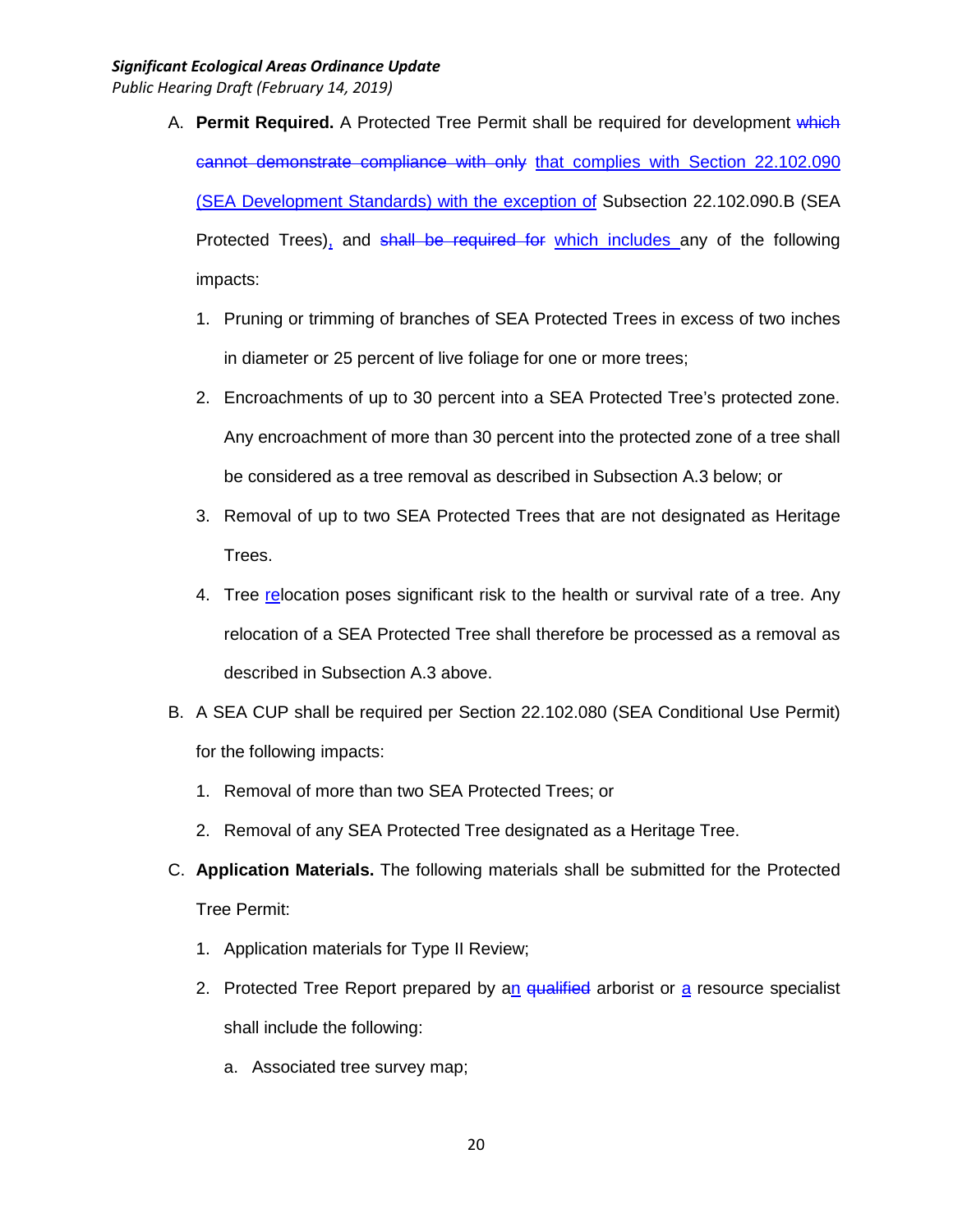- b. Descriptions and locations of all existing SEA Protected Trees on the subject property and impacted SEA Protected Tree(s) adjacent to the subject property;
- c. Existing health and potential impacts of development of each SEA Protected Tree;
- d. Identification of all proposed SEA Protected Tree removals and encroachments; and
- e. Recommendations for avoiding, minimizing, and/or mitigating SEA Protected Tree impacts.
- 3. Oak tree species may require additional application materials as stated in Chapter 22.174 (Oak Tree Permits).
- CD. **Burden of Proof.** In addition to the materials required per Subsection 22.102.070.B (Application Materials), the application shall substantiate to the satisfaction of the Commission or Hearing Officer the following facts:
	- 1. That any proposed construction will be accomplished without endangering the health of the remaining SEA Protected Tree(s), if any, on the property; and
	- 2. That the removal or encroachment of the SEA Protected Tree(s) proposed will not result in soil erosion through the diversion or increased flow of surface waters that cannot be satisfactorily mitigated.
- **DE.** Findings. A Protected Tree Permit may be approved only if the action proposed will not be contrary to or be in substantial conflict with the intent and purpose of the Protected Tree Permit procedures and the following findings are made:
	- 1. That the proposed impacts to SEA Protected Tree(s) will be mitigated in compliance with Subsection 22.102.070.F (Mitigation); and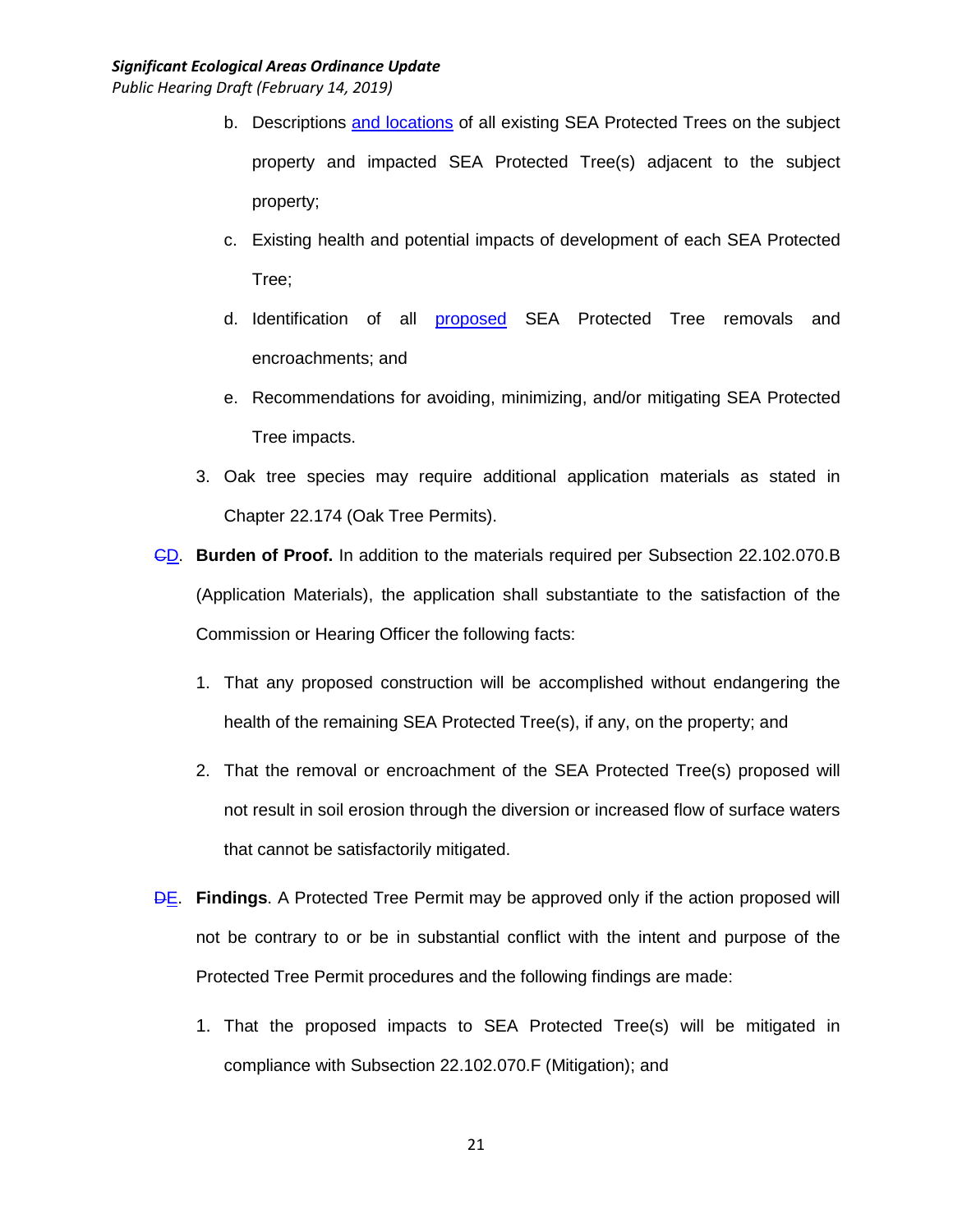- 2. One or more of the findings below:
	- a. That the required action is necessary to allow reasonable economic or other enjoyment of the property and there is no other feasible design alternative that would avoid impact to the SEA Protected Tree(s); or
	- b. That the SEA Protected Tree(s) proposed for removal, encroachment, or pruning interferes with utility services or streets and highways, either within or outside of the subject property, and no reasonable alternative to such interference exists other than removal of the SEA Protected Tree(s); or
	- c. That the condition of the SEA Protected Tree(s) proposed for removal, encroachment, or pruning due to disease, danger, or falling is such that it cannot be remedied through reasonable preservation practices.

# EF. **Mitigation.**

1. *Mitigation Ratios.* Impacts to SEA Protected Trees shall be mitigated per the mitigation ratios in Table 22.102.070-A.

| <b>TABLE 22.102.070-A: MITIGATION RATIOS FOR PROTECTED TREE PERMIT</b>                                  |                                                            |  |  |
|---------------------------------------------------------------------------------------------------------|------------------------------------------------------------|--|--|
| Impact                                                                                                  | <b>Mitigation Requirements</b>                             |  |  |
| Pruning of branches larger than two inches<br>in diameter or in excess of 25 percent of<br>live foliage | Monitoring per Subsection E.2                              |  |  |
| percent encroachment into<br>to $30$<br>Up.<br>protected zones                                          | Monitoring per Subsection E.3                              |  |  |
| designated<br>Removal of trees<br>not<br>as<br><b>Heritage Trees</b>                                    | 2:1 Replacement Ratio and Monitoring<br>per Subsection E.4 |  |  |
| Removal of Heritage Tree                                                                                | <b>SEA CUP required</b>                                    |  |  |

2. Where pruning or trimming of SEA Protected Trees exceeds 25 percent of live foliage or involves cutting of branches greater than two inches in diameter, each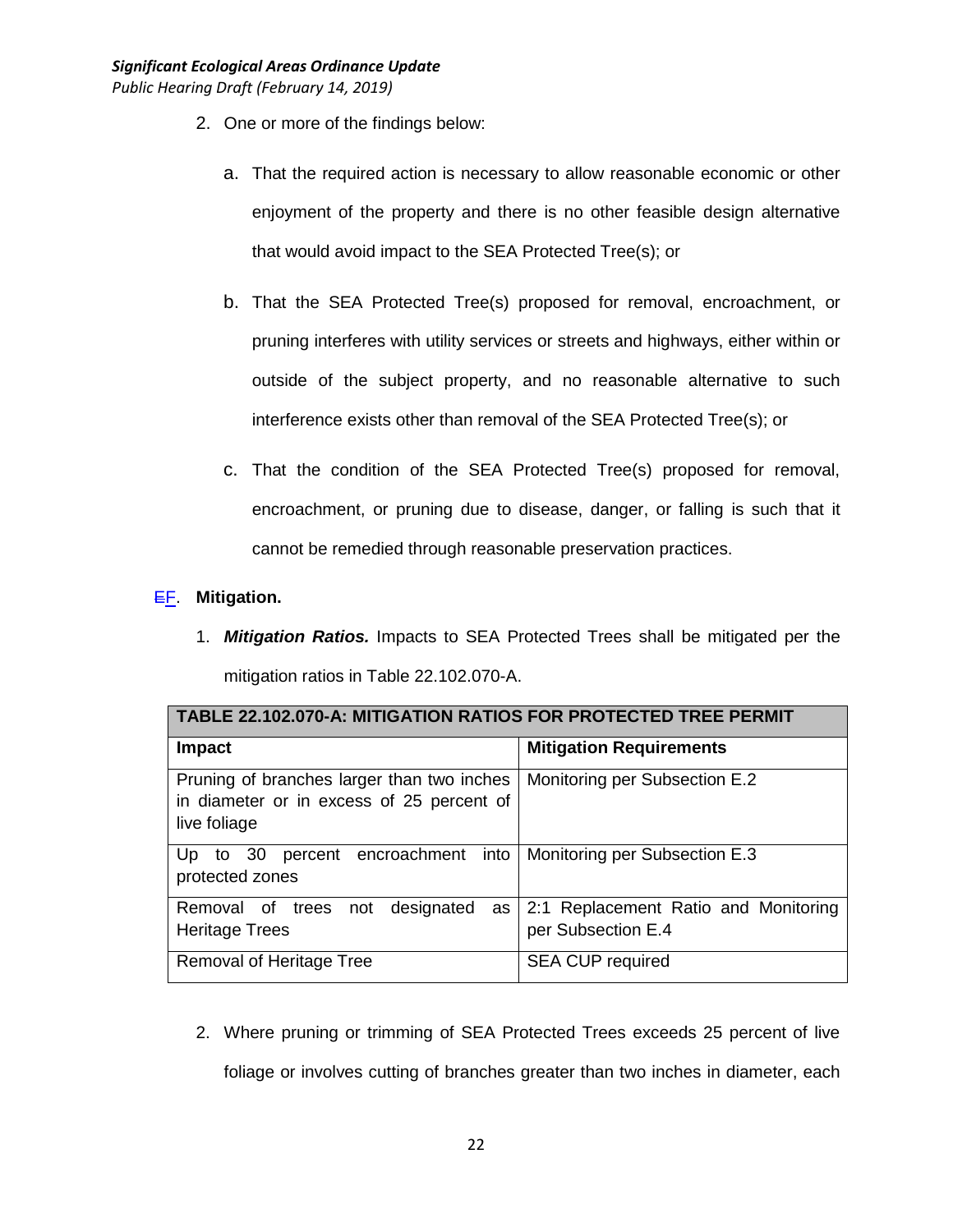affected tree shall be monitored for a period of not less than seven years, with monitoring visits conducted by the County Biologist or Forester with the Fire Department occurring in years two, four, and seven. Should any of these trees be lost or suffer worsened unacceptable decline of health or vigor as a result of the pruning, the applicant shall mitigate the impacts at a 2:1 replacement ratio per Subsection E.4 below.

- 3. Where development encroaches up to 30 percent of the protected zone of SEA Protected Trees, each affected tree shall be monitored for a period of not less than seven years, with monitoring visits conducted by the County Biologist or Forester with the Fire Department occurring in years two, four, and seven. Should any of these trees be lost or suffer worsened unacceptable decline of health or vigor as a result of the proposed development, the applicant shall mitigate the impacts at a 2:1 replacement ratio per Subsection E.4 below.
- 4. Required replacement trees shall consist exclusively of native trees of the same species being removed, and shall be in the ratio required in Table 22.102.070-A. Replacement trees shall be properly cared for and maintained for a period of seven years and replaced by the applicant or permittee if mortality occurs within that period. Each replacement tree shall be monitored by the County Biologist or Forester with the Fire Department for a period of not less than seven years, with monitoring visits in years two, four, and seven. Replacement trees shall be properly cared for and maintained during the full monitoring period and shall be replaced by the applicant or permittee should any of these trees be lost or suffer unacceptable decline of health or vigor at the end of the monitoring period.
- 5. *Protected Tree Fund.* If replacement on the project site of SEA Protected Trees proposed for encroachment or removal is inappropriate, a Forester with the Fire Department or County Biologist may recommend that the applicant pay into the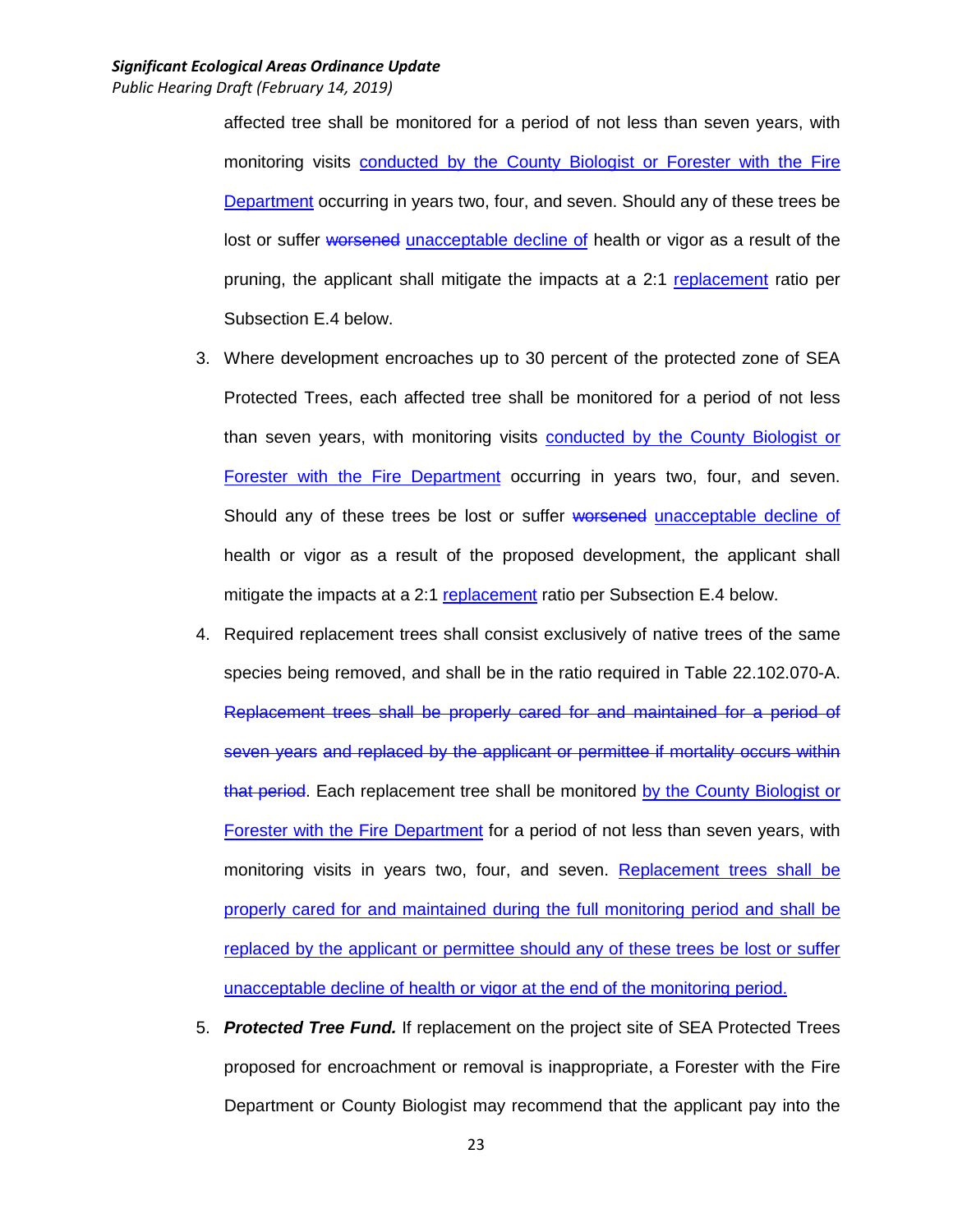Protected Tree Fund the amount equivalent to the resource value of the trees described in the Protected Tree Report. The resource value shall be calculated by the applicant and approved by a Forester with the Fire Department or County Biologist according to the most current edition of the International Society of Arboriculture's "Guide for Plant Appraisal."

- a. Funds collected shall be used for the following purposes:
	- i. Establishing and planting native trees on public lands;
	- ii. Maintaining existing native trees on public lands;
	- iii. Purchasing native tree woodlands; and/or
	- iv. Purchasing sensitive native trees of ecological, cultural, or historic significance.
- b. Not more than seven twenty percent of the funds collected may be used to study and identify appropriate programs, including but not limited to outreach and educational programs, for accomplishing the purposes described in Subsection E.2.a F.5.a above.
- FG. **Noticing and Public Hearing.** Noticing and public hearing procedures for a Protected Tree Permit shall be consistent with the requirements of Type II Review stated in Division 9.
- GH. **Enforcement.** In interpreting the provisions of Section 22.102.070 (Protected Tree Permit) as applied to this Chapter, each individual tree cut, destroyed, removed, relocated or damaged in violation of these provisions shall be deemed a separate offense.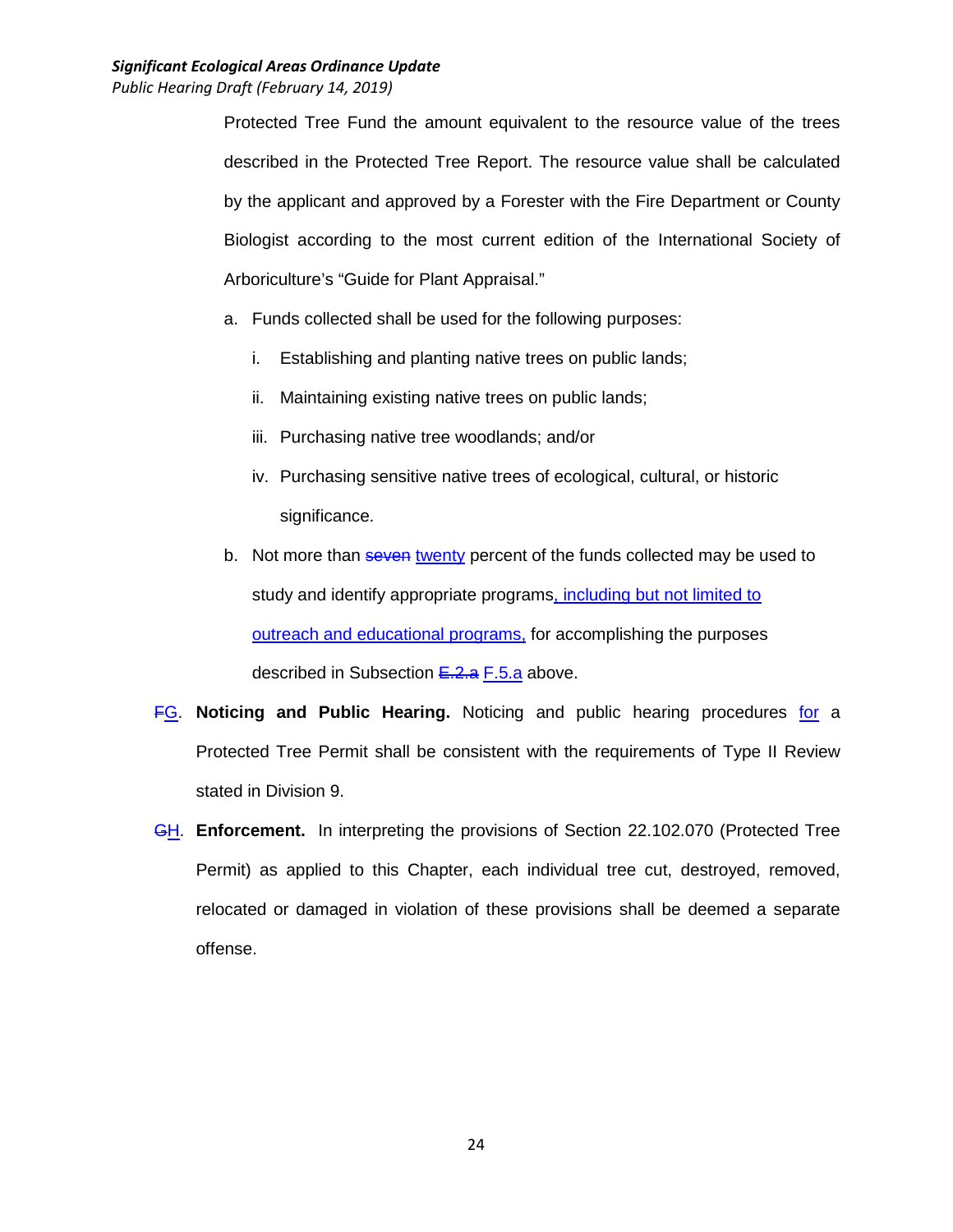## **22.102.080 SEA Conditional Use Permit**

- A. **Permit Required.** A discretionary SEA Conditional Use Permit (SEA CUP) application shall be required for development, which cannot demonstrate compliance with Section 22.102.070 (Protected Tree Permit), or Sections 22.102.090 (SEA Development Standards) and 22.102.100 (Natural Open Space Preservation).
- B. **Application Materials.** An application for a SEA CUP shall be filed and processed in compliance with Section Chapter 22.230 (Type III Review -Discretionary).
	- 1. In addition to the application materials listed in Subsection 22.102.060.B (Application Materials), the applicant shall submit the following to the satisfaction of the Director in consultation with the County Biologist:
		- a. Biological Constraints Analysis (BCA);
		- b. Biota Report; and
		- c. Additional materials and information that may be deemed necessary by the Director, County Biologist, or SEATAC to adequately evaluate the application.

2. The Director may waive one or more of the items in this Subsection B when deemed unnecessary to process the application.

#### C. **Additional Review.**

- 1. *Site Visit.* Site visit(s) by the County Biologist may be deemed necessary by the Director or County Biologist to adequately evaluate the impacts to SEA Resources.
- 2. *SEATAC Review.* Prior to a public hearing, a SEA CUP application shall be required to undergo review by the Significant Ecological Areas Technical Advisory Committee (SEATAC), unless waived by the Director. The scope of the SEATAC Rreview shall be consistent with Section 22.102.150 (Significant Ecological Areas Technical Advisory Committee).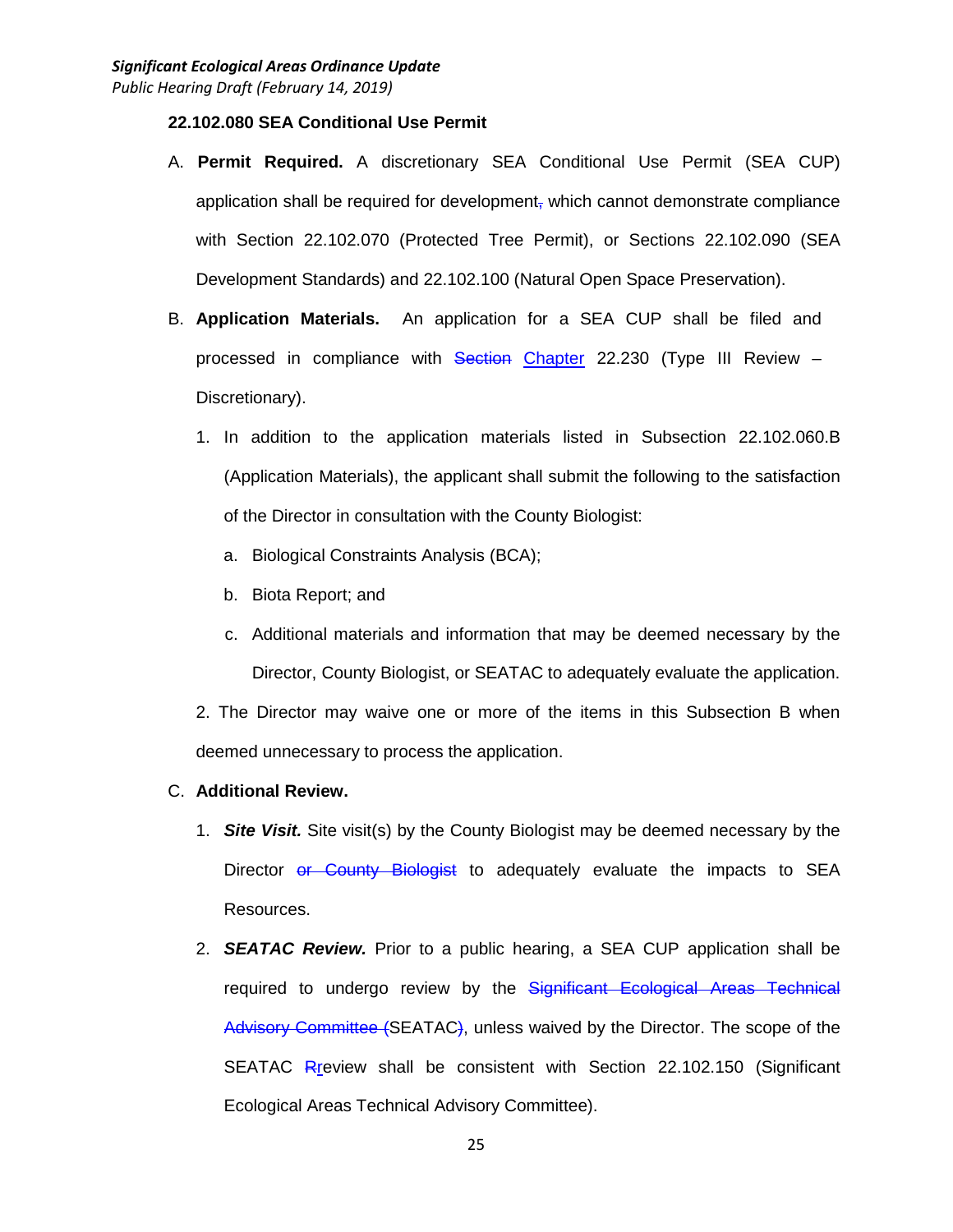#### *Significant Ecological Areas Ordinance Update*

*Public Hearing Draft (February 14, 2019)*

- 3. *Director's Report.* The Director shall provide the following analyses and recommendations as part of the public hearing staff report:
	- a. Evaluation of the proposed development and impacts to SEA Resources;
	- b. Evaluation of the SEA Resources contained within and adjacent to the project site;
	- c. Evaluation of the cumulative losses to the SEA Resources resulting from proposed and prior project development activity;
	- d. Appraisal of measures proposed to avoid, mitigate, or protect the identified impacts to resources contained within the SEA;
	- e. Evaluation of whether the project, as proposed, is consistent with Subsection 22.102.080.D (Findings);
	- f. Recommended changes, if any, to the proposed development necessary or desirable to achieve compliance with Section 22.102.090 (SEA Development Standards) and consistent with Subsection 22.102.080.D (Findings), and relevant goals and policies of the General Plan;
	- g. Recommended conditions, if any, to be imposed to ensure that the proposed development will be consistent with Subsection 22.102.080.D (Findings) and the goals and policies of the General Plan;
	- h. SEATAC's determination of project compatibility and applicable recommendations; and
	- i. Any relevant information as deemed necessary by the Director or County Biologist.
- D. **Findings**. The Commission or Hearing Officer shall approve an application for a SEA CUP if the Commission or Hearing Officer finds that the application substantiates, in addition to those required by Section 22.56.090 (Conditional Use Permit), the following findings: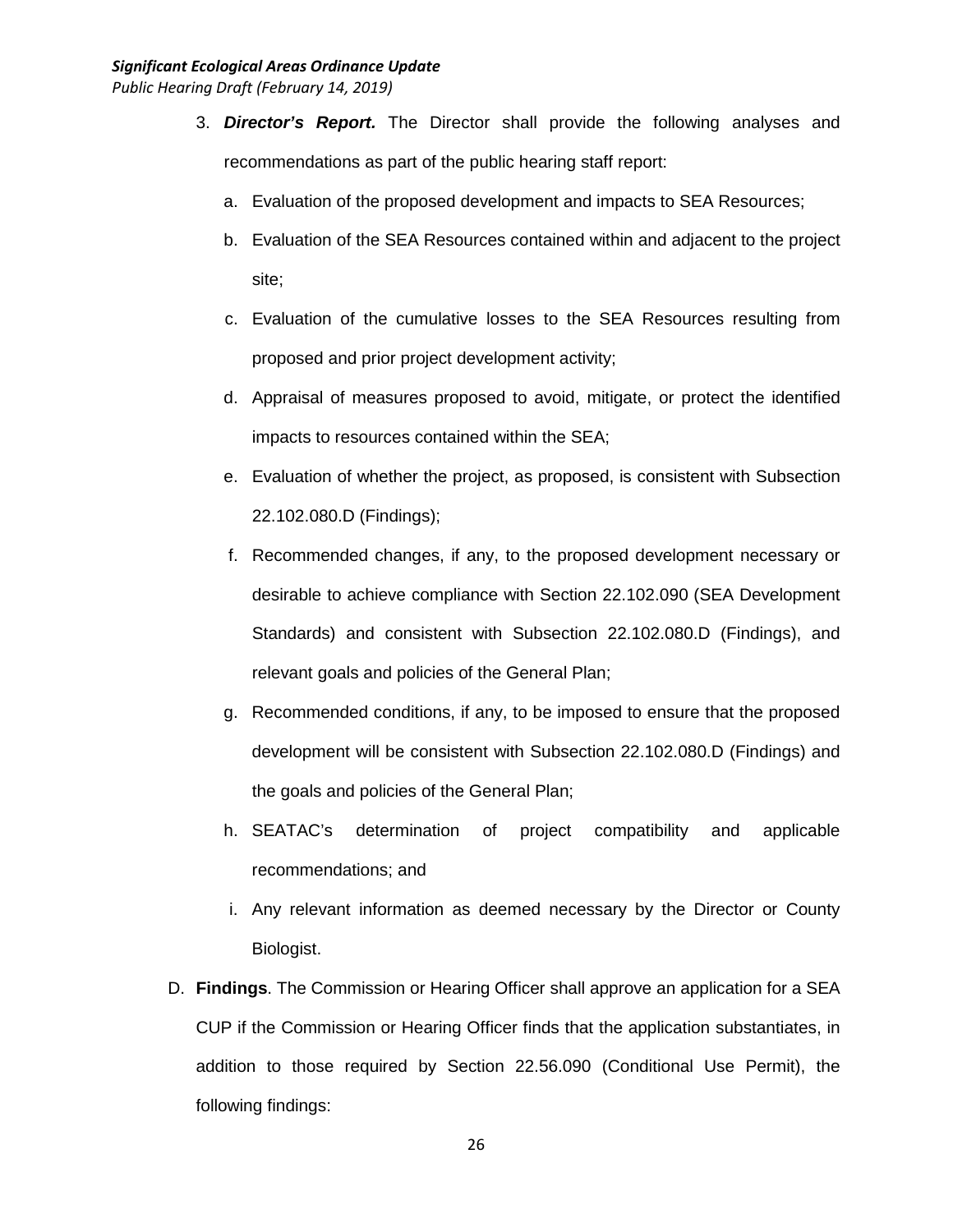- 1. The proposed development is highly compatible with the SEA Resources, including the preservation of natural open space areas and providing for the longterm maintenance of ecosystem functions;
- 2. The proposed development avoids or minimizes impacts to the SEA Resources and wildlife movement; through one or more of the following:
	- a. Avoiding habitat fragmentation;
	- b. Minimizing edge effects; and/or
	- c. Siting development in the least sensitive location.
- 3. Important habitat areas are adequately buffered from the previous development by retaining sufficient natural vegetation cover and/or natural open spaces and integrating sensitive design features;
- 4. The proposed development maintains ecological and hydrological functions of water bodies, watercourses, and their tributaries;
- 5. The proposed development ensures that roads, access roads, driveways, and utilities do not conflict with Priority Biological Resources, habitat areas, migratory paths, or wildlife corridors; and
- 6. The proposed development promotes the resiliency of the SEA to the greatest extent possible. For purposes of this finding, SEA resiliency is not promoted when the proposed development may cause any of the following:
	- a. Significant unmitigated loss of contiguity or connectivity of the SEA;
	- b. Significant unmitigated impact to a Priority Biological Resource;
	- c. Removal of habitat that is the only known location of a new or rediscovered species; or
	- d. Other factors as identified by SEATAC.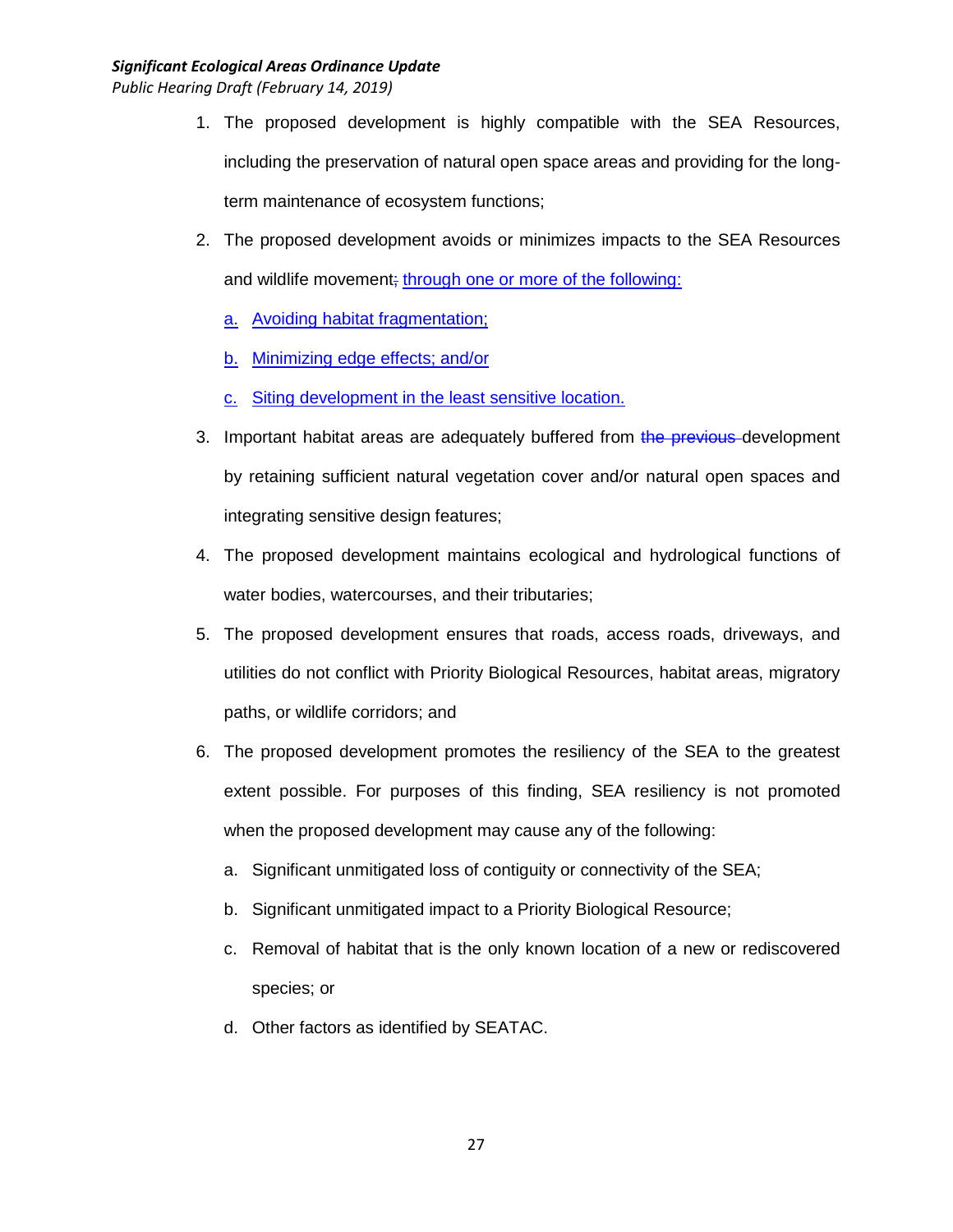### **22.102.090 SEA Development Standards**

All new Ddevelopment in SEAs shall avoid or minimize impacts to SEA resources, habitat linkages, and wildlife corridors in accordance with this Section:

A. **SEA Resource Categories**. The following are disturbance thresholds and onsite natural open space preservation requirements organized by SEA Resource Category. SEA Resource preservation shall be provided on-site, in accordance to with Section 22.102.100 (Natural Open Space Preservation) within this Chapter.

## 1. *SEA Resource Category 1.* No amount shall be disturbed.

a. No amount shall be disturbed.

## 2. *SEA Resource Category 2.*

- a. Disturbances shall not exceed 500 square feet and shall preserve at least two times the disturbed area of the same type of SEA Resource.
- b. Development shall not result in abandonment or failure of any den, burrow, roost, nest, or special habitat feature utilized by animals included in SEA Resource Category 2.

## 3. *SEA Resource Category 3.*

- a. Disturbances not exceeding 500 square feet shall preserve an amount equal to the disturbed area of the same type of SEA Resource.
- b. Disturbances that exceed 500 square feet shall preserve at least two times the disturbed area of the same type of SEA Resource.

## 4. *SEA Resource Category 4.*

- a. Disturbances that exceed 500 5,000 square feet shall preserve an amount equal to the disturbed area of the same type of SEA Resource.
- b. Disturbance of more than 10 individual rare plants in this category shall preserve an equal number of the same species of rare plants.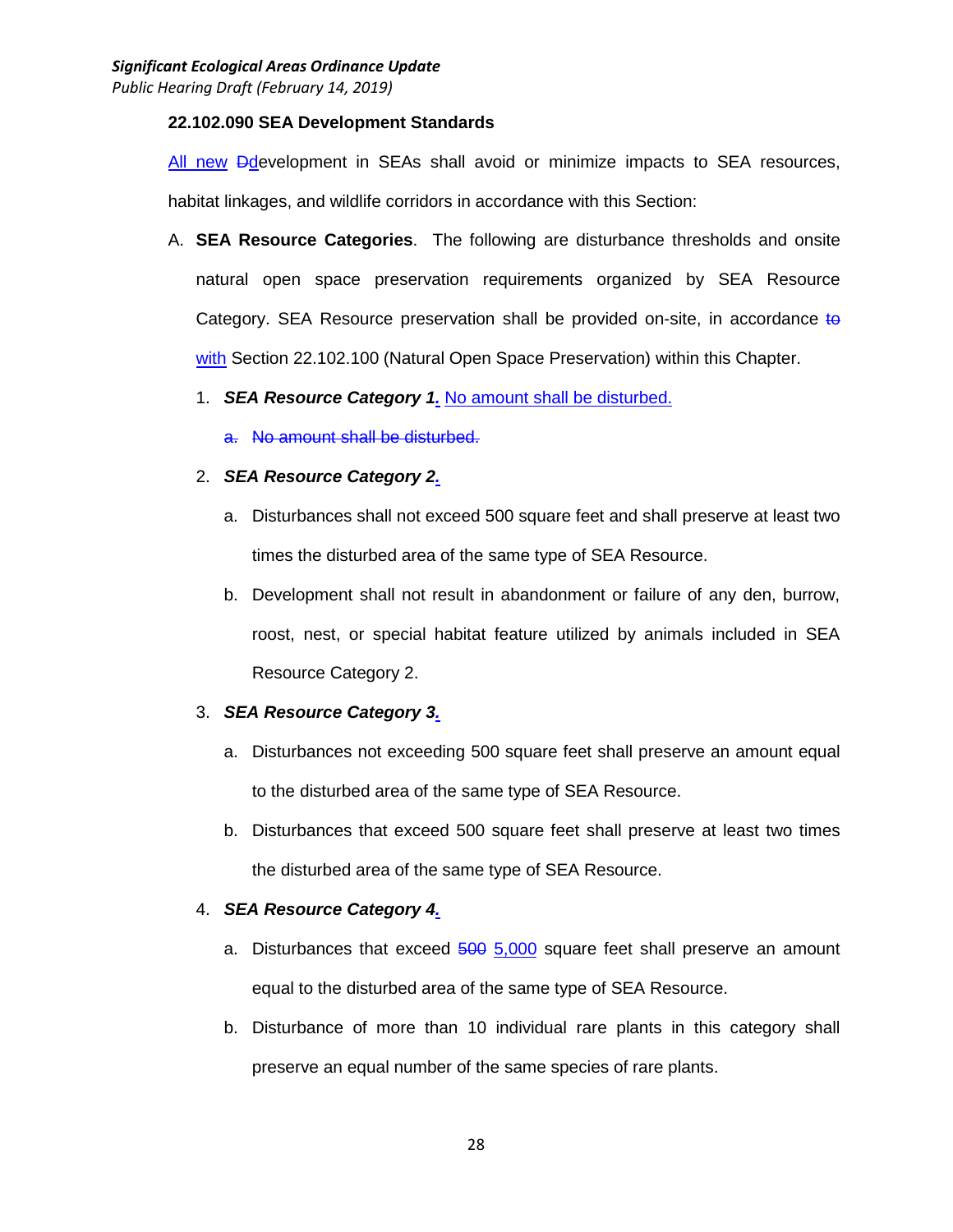# B. **SEA Protected Trees.**

- 1. A minimum  $\frac{5}{9}$  five-foot setback from the dripline or 15-foot setback from the trunk, whichever is greater, of a SEA Protected Tree shall be required.
- 2. Encroachment into no more than 10 percent of the protected zone of up to four SEA Protected Trees listed in the SEA Protected Tree List maintained by the Department may be permitted; and.
- 3. Removal of one SEA Protected Tree that is not designated as a Heritage Tree may be permitted.
- C. **Water Resources.** All development, inclusive of fuel modification/brush clearance is subject to the following setbacks from a water resource per Table 22.102.090-A.

| <b>TABLE 22.102.090-A: SETBACKS FROM WATER RESOURCES</b> |                                                                                     |                                                                |  |
|----------------------------------------------------------|-------------------------------------------------------------------------------------|----------------------------------------------------------------|--|
| Water<br><b>Resource</b>                                 | <b>Water Resource Size</b>                                                          | <b>Setback</b>                                                 |  |
| Lakes,<br>reservoirs,<br>and ponds                       | Any Size                                                                            | 150 feet or the<br>watershed boundary,<br>whichever is greater |  |
| Rivers and<br>streams                                    | Less than 50 feet wide during or immediately<br>following a 10-year storm event     | 100 feet                                                       |  |
|                                                          | 50 to 100 feet wide during or immediately<br>following a 10-year storm event        | $150$ feet                                                     |  |
|                                                          | Greater than 100 feet wide during or<br>immediately following a 10-year storm event | 300 feet                                                       |  |
| Marshes,<br>Seeps, and<br>springs                        | Less than one-half acre                                                             | 100 feet                                                       |  |
|                                                          | One-half acre up to one acre                                                        | 150 feet                                                       |  |
|                                                          | Greater than one acre                                                               | 300 feet                                                       |  |
| Vernal pools<br>and playas                               | Any size                                                                            | 150 feet or the<br>watershed boundary,<br>whichever is greater |  |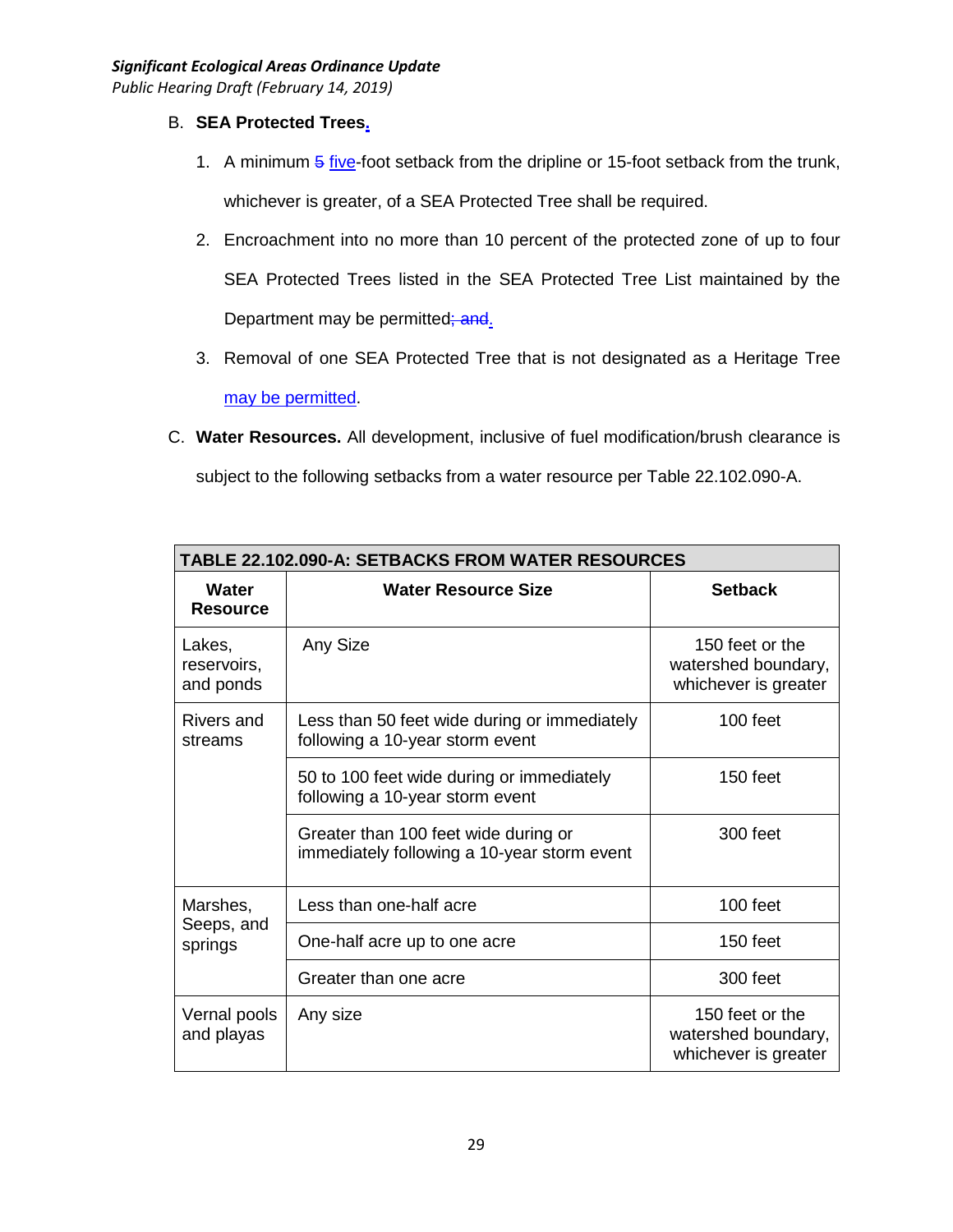- D. **Other Development Standards.**
	- 1. *Wildlife-Impermeable Fencing, Wall or Enclosure.* Wildlife-impermeable fencing, walls, and enclosures shall be permitted within the building site area. One impermeable enclosure for the purpose of protecting livestock or companion animals shall be permitted within the development footprint.
	- 2. *Wildlife-Permeable Fencing.* When needed to delineate lot boundaries or to section off development features, such as streets, trails, driveways, active recreation areas, or animals keeping structures, wildlife-permeable fencing shall be used outside of the building site area. Wildlife-Ppermeable fencing shall be designed as follows:
		- a. Fences shall be of an open design and made of materials visible to wildlife, such as wood rail, steel pipe, vinyl rail, PVC pipe, recycled plastic rail, or coated wire;
		- b. The bottom edge of the lowest horizontal element shall be no closer than 18 inches from the ground; and
		- c. Except where a different height is stated required per Title 21 or 22, the top edge of the topmost horizontal element shall be no higher than 42 inches from the ground.
	- 3. *Fencing Materials.* Fencing shall be designed with materials not harmful to wildlife. Prohibited materials include, but are not limited to, spikes, glass, razor wire, and nets. All hollow fence and sign posts, or posts with top holes, such as metal pipes or sign posts with open bolt holes, shall be capped and the bolt holes filled to prevent the entrapment of bird species.
	- 4. *Window Reflectivity.* All windows shall be comprised of non-glare/nonreflective glass or utilize methods to achieve non-reflectivity.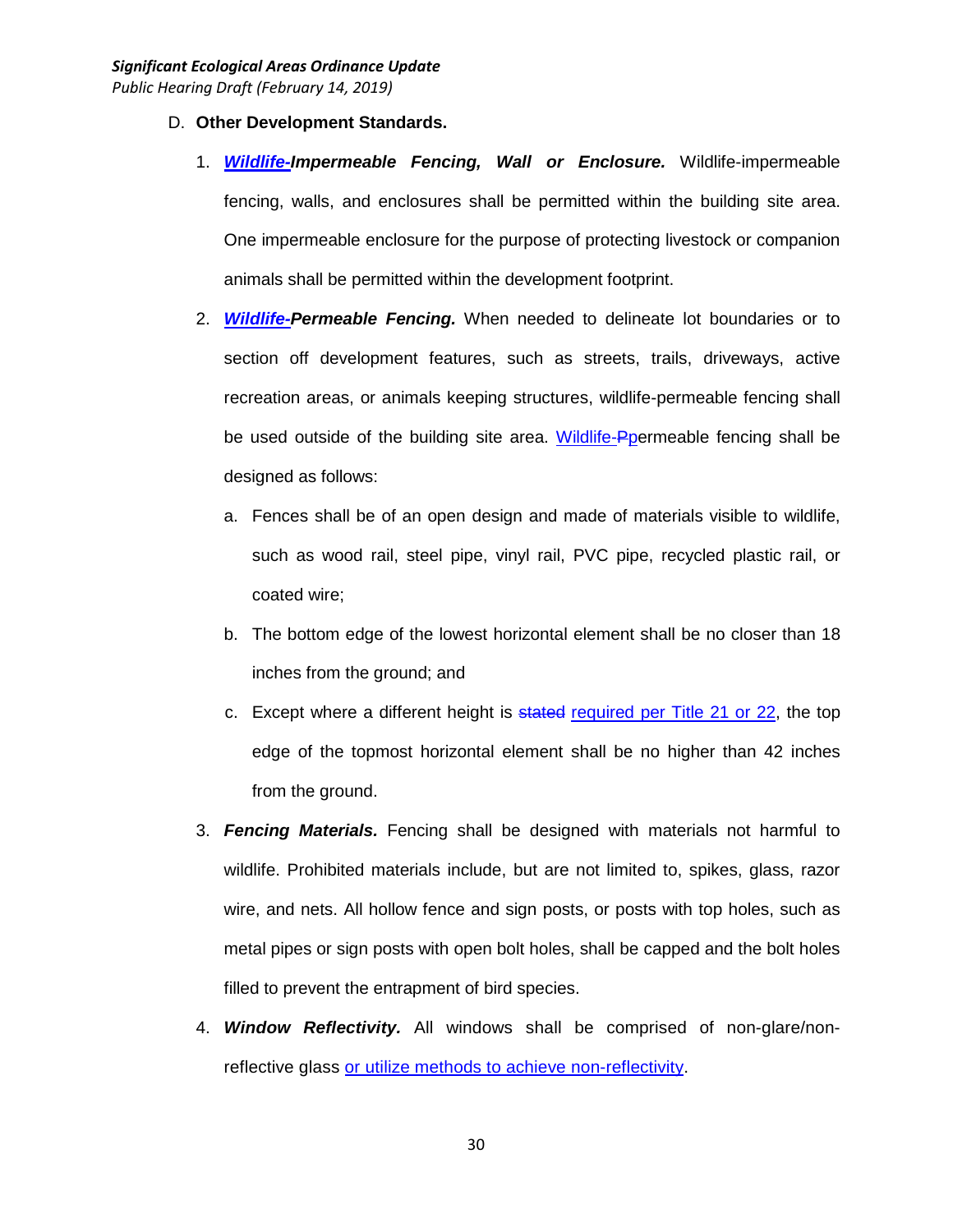- 5. *Outdoor Lighting.* Outdoor lighting in all SEAs shall be provided in accordance with applicable provisions of Chapter 22.80 (Rural Outdoor Lighting District) and shall be directed to avoid light trespass upwards into the night sky and onto natural habitat areas.
- 6. *Natural Open Space Buffer.* Habitable structures shall be set back at least 200 feet from existing and proposed natural open space located within the project site lot(s) or natural open space recorded on adjacent lots, unless the Fire Department approves a modified distance specified in an approved fuel modification plan.
- 7. *Landscaping and Fuel Modification.* Landscape plans shall be submitted with an application for new development, that includes all cut and fill slopes, areas disturbed by the proposed construction activities, required fuel modification or brush clearance, and any proposed restoration area(s).
	- a. All new development shall minimize removal of natural vegetation to minimize erosion and sedimentation, impacts to scenic resources, and impacts to biological and scenic resources.
	- b. All cut and fill slopes and other areas disturbed by construction activities shall be landscaped or revegetated.
	- c. Plantings within the building site area and Fuel Modification Zones A and B shall consist of a mix of locally indigenous, drought-tolerant plant species and non-invasive, drought-tolerant ornamental plants and gardens, with associated irrigation.
	- d. Fuel Modification Zone C shall consist of thinning the density of existing native vegetation. Should additional planting be needed in Zone C or outside of fuel modification areas, the plant palette shall consist entirely of locally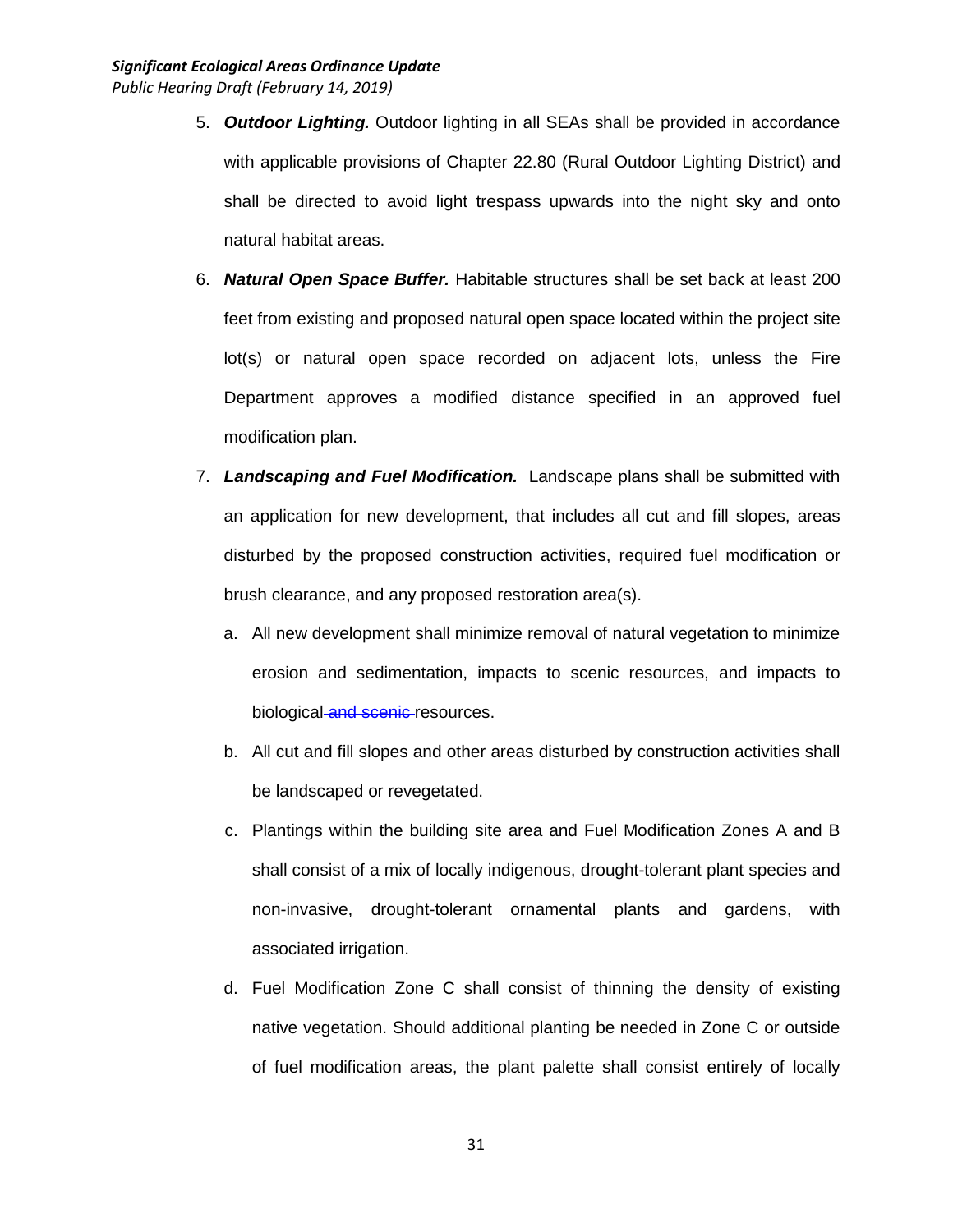indigenous, drought-tolerant plant species that blend with the existing natural vegetation and habitats on the site.

- e. All vegetative species utilized in landscaping shall be consistent with Fire Department requirements and all efforts shall be made to conserve water.
- f. Plants listed on the Invasive Species list maintained by the Department shall be prohibited in all proposed landscaped and restoration areas.
- g. Tilling and disking discing shall be prohibited for fuel modification and brush clearance activities in all Fuel Modification Zones.
- 8. *Natural Open Space.* Driveways, streets, roads, or highways shall not be placed within required natural open space areas.

# E. **Land Use-Specific Development Standards**

- 1. *Crops.*
	- a. Crops as an accessory use shall consist of non-invasive species and shall be located entirely within a-required Fuel Modification Zone B (Irrigated Zone).
	- b. Crops as a primary use shall consist of non-invasive species and shall be located entirely within SEA Resource Category 5.

# 2. *Exploratory Testing.*

- a. *Permitted use.* Exploratory testing as a primary or accessory use shall be permitted and shall comply with the following:
	- i. Access for exploratory testing shall consist of existing roads, previously graded or disturbed areas, or use track-mounted drill rigs.
	- ii. Vegetation removal activities shall be conducted in a manner that protects existing vegetative rootstock.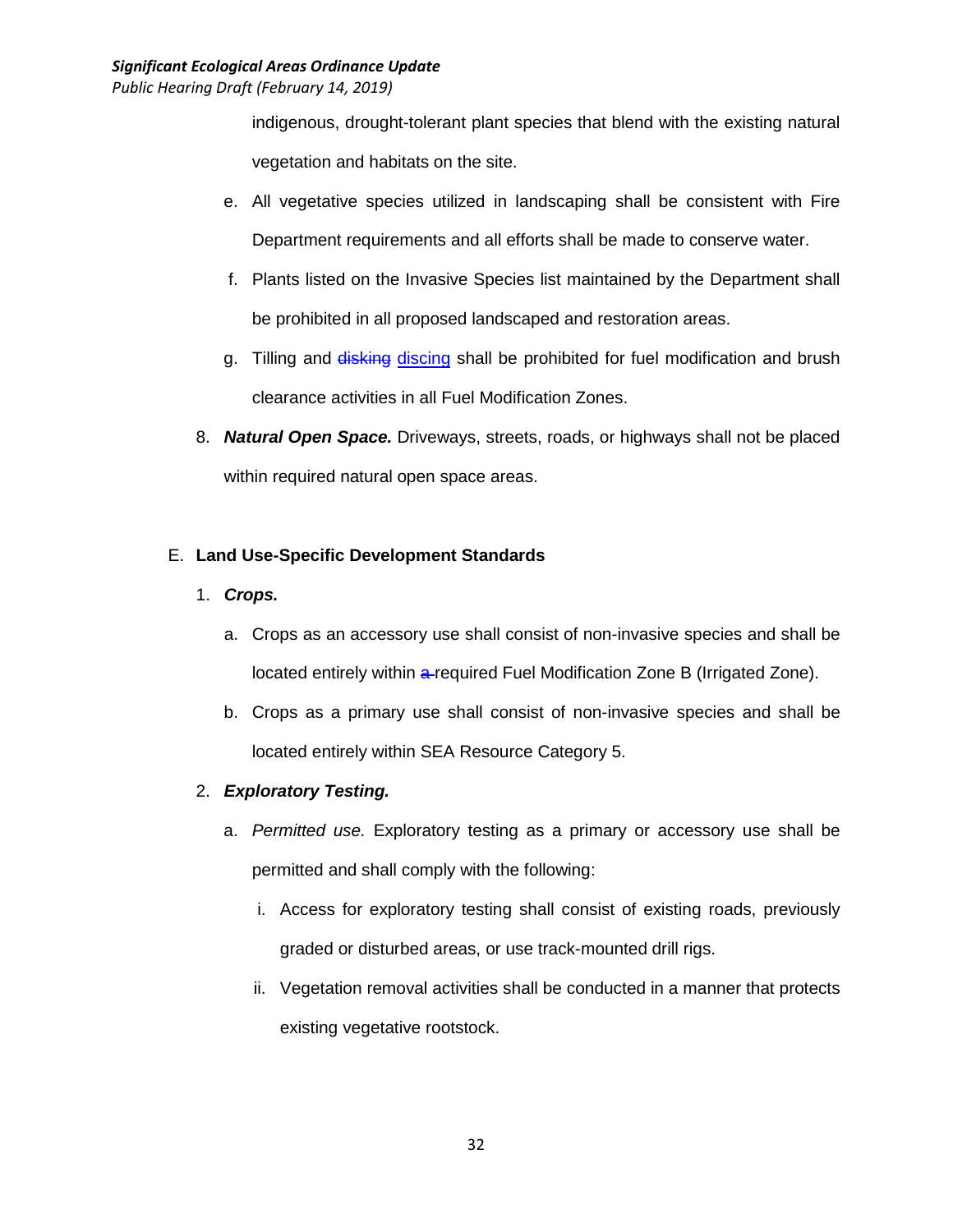- iii. Any exploratory testing accessory to a primary use where such primary use development is exempt from this Chapter per Section 22.102.040 (Exemptions) shall herein be exempt from this development standard.
- iv. A Restoration Plan shall be required at the time of application submittal.
- b. *Exploratory Testing Stabilization.* Within 90 days from completion of exploratory testing, areas of disturbance resulting from exploratory testing shall be stabilized with temporary erosion control measures and seeded with locally indigenous species to prevent erosion and instability.
- c. *Exploratory Testing Restoration.* Full restoration of areas of disturbances resulting from exploratory testing shall be conducted as follows:
	- i. Where a subsequent project is withdrawn, denied or determined to be infeasible, or exploratory testing areas are found to be unusable, restoration of the disturbed area shall commence within one year of withdrawal, denial or determination of infeasibility.
	- ii. Where a subsequent project is approved, the exploratory testing locations outside of the approved building site area shall be restored, with restoration commencing within one year of disturbance.
	- iii. All required restoration shall be completed to the satisfaction of the Director.
- 3. **Land Divisions.** All land division projects shall be required to preserve at least 75 percent of the original undivided parcels as natural open space and shall not exceed a maximum development footprint of 25 percent of the original undivided parcels. Development areas shall be designed in one contiguous location and result in the largest, intact blocks of habitat with the lowest perimeter to area ratio, to the maximum extent feasible.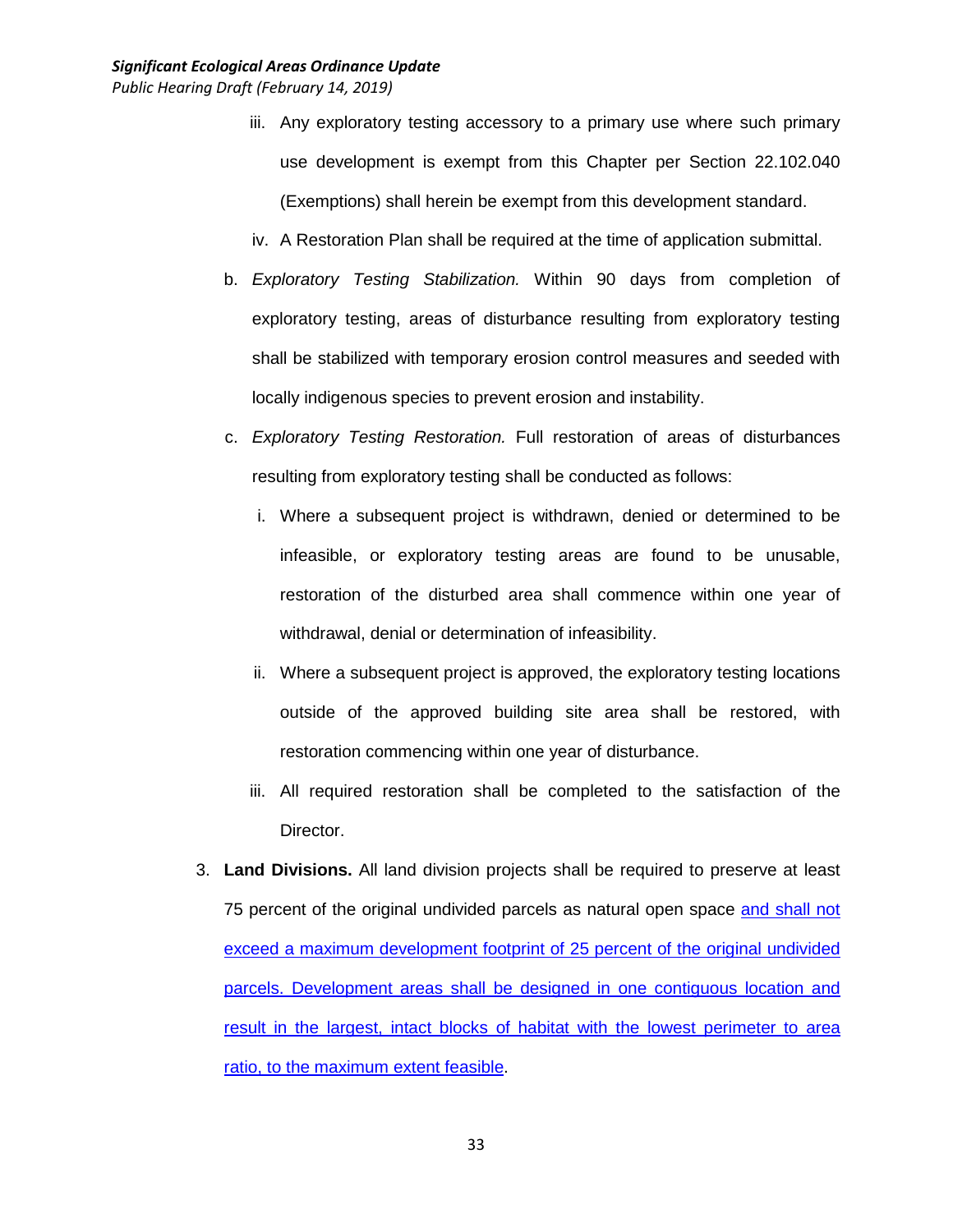- a. *Large Lot Parcel Map.* Large lot parcel maps for sale, lease, financing, or transfer purposes, shall demonstrate that all resulting parcels have reasonable potential for future development that meets Section 22.102.090 (SEA Development Standards), (e.g., adequate areas of SEA Resource Categories 4 and/or 5, setback from water resources, 75 percent open space, and clustered development) based on the original undivided parcels.
- b. All other land divisions shall not exceed a maximum development footprint of 25 percent of the project site. Development areas shall be designed in one contiguous location and result in the largest, intact blocks of habitat with the lowest perimeter to area ratio, to the maximum extent feasible.

#### **22.102.100 Natural Open Space Preservation**

This Section sets forth the preservation and recordation requirements for natural open space when required by this Chapter, either in compliance with Section 22.102.090 (SEA Development Standards) or to offset impacts to SEA Resources through a SEA CUP.

- A. **Natural Open Space Requirements.** Development within a SEA shall preserve natural open space as follows:
	- 1. *Ministerial SEA Review.* Provide on-site as required per Section 22.102.090 (SEA Development Standards); or
	- 2. *SEA CUP.* Provide on-site or off-site per Subsection D.2 (Natural Open Space Preservation Mechanisms), as approved by the Commission or Hearing Officer.
		- a. For land division projects, at least 75 percent of the original undivided parcels shall be preserved as required natural open space.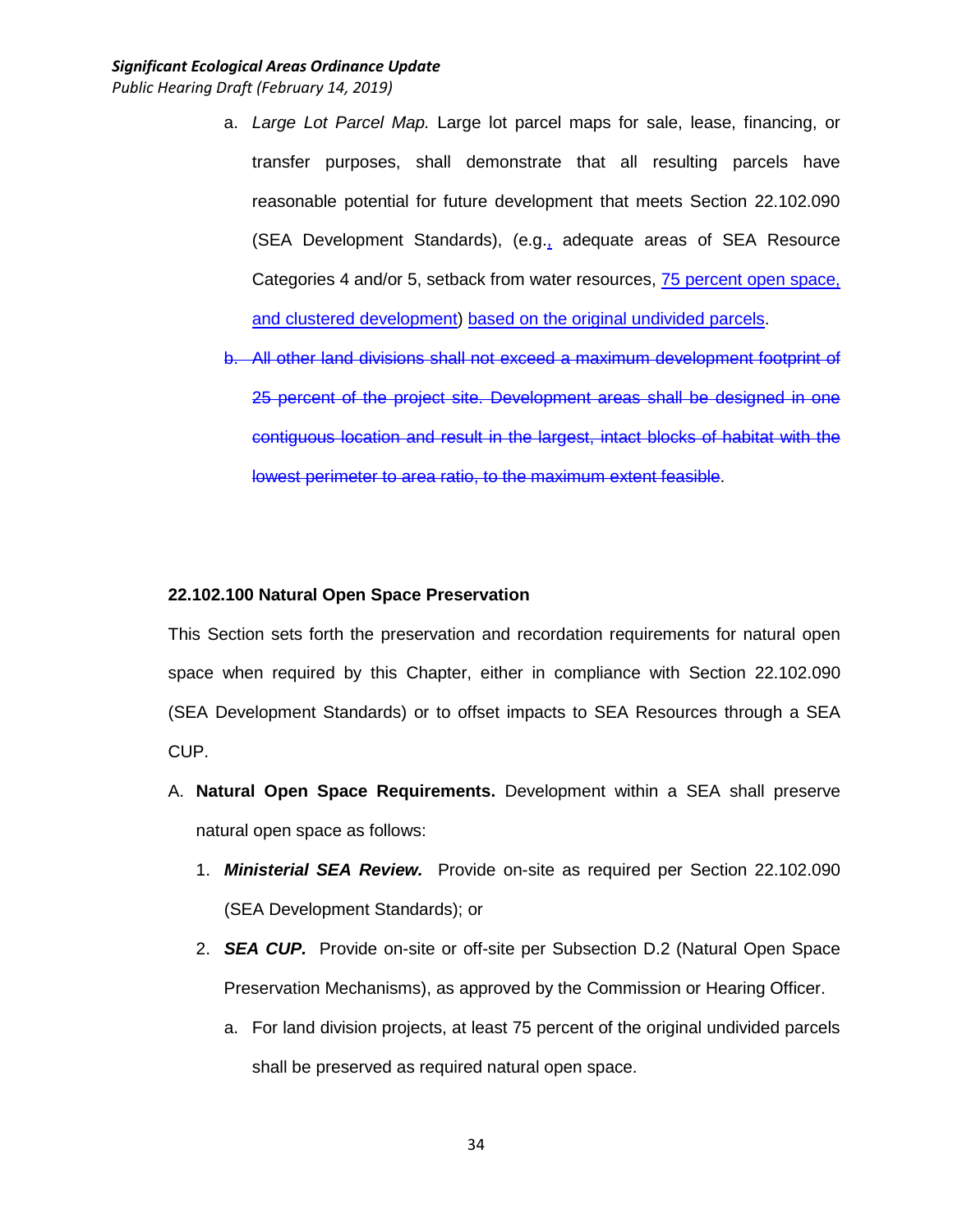- 3. Natural open space recordation shall occur prior to any grading, removal of vegetation, construction, or occupancy.
- B. **Natural Open Space Configuration.**
	- 1. Preserved natural open space shall be configured into one contiguous area, to the maximum extent feasible, unless the County Biologist determines that multiple, noncontiguous areas is the environmentally superior configuration.
	- 2. Preserved natural open space areas shall be contiguous with other natural open space areas on adjoining lots, to the maximum extent feasible.
	- 3. Driveways, streets, roads, or highways shall be prohibited in natural open space area(s), unless the Commission or Hearing Officer finds it necessary to ensure adequate circulation or access. Such driveways, streets, roads, or highways shall not be counted as a portion of the total required natural open space provided, and shall include any necessary wildlife crossings and/or other features necessary to avoid biological impacts.
- C. **Natural Open Space Use.** Preserved natural open space required by this Chapter shall be maintained in its natural undeveloped condition. There shall be no removal of trees or vegetation or other disturbance of natural features, with the following exceptions as deemed appropriate by the Director prior to the disturbance:
	- 1. Disease control and/or control of non-native plants;
	- 2. Habitat restoration;
	- 3. Paths constructed and maintained to minimize environmental impact to the area;
	- 4. Wildlife-permeable fences constructed and maintained to minimize environmental impact to the area;
	- 5. Fire protection, when determined by the County Biologist to be compatible with the SEA Resources being preserved; or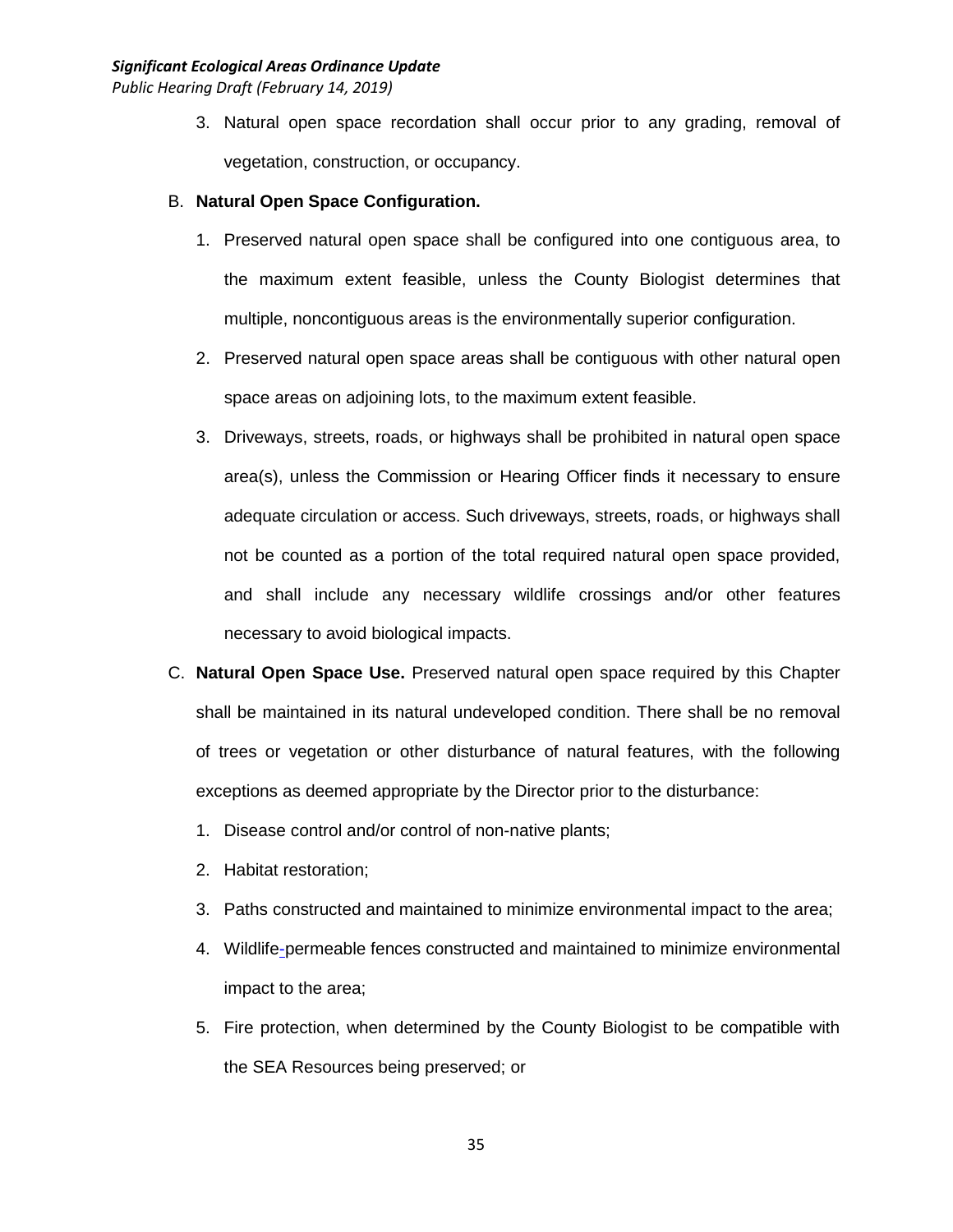6. Activities to maintain a specific habitat condition, including animal grazing, when recommended by the County Biologist and accompanied by an approved management plan.

## D. **Natural Open Space Preservation Mechanisms.**

- 1. *Ministerial SEA Review.* Development that complies with Section 22.102.090 (SEA Development Standards) shall provide required natural open space preservation on-site through a permanent deed restriction or a covenant between the County and the property owner.
- 2. *SEA CUP.* Development not in compliance with Section 22.102.090 (SEA Development Standards) shall provide required natural open space preservation within or contiguous with the same SEA through one or more of the following, listed in the order of County preference:
	- a. Dedication of land for the purpose of natural open space preservation to:
		- i. An non-profit land conservation organization accredited land trust that meets the qualifications of non-profits requesting to hold mitigation land pursuant to Section 65965, et seq. of the California Government Code; or
		- ii. A government entity, such as a county, city, state, federal, or joint powers authority for the purpose of natural open space preservation;
	- b. Conservation or **Mmitigation Bbank**;
	- c. A conservation easement recorded with the Registrar-Recorder/County Clerk as an irrevocable offer to dedicate or equivalent instrument that requires the natural open space to remain in perpetuity and extinguishes all future development rights;
	- d. Permanent on-site deed restriction;
	- e. Covenant between County and property owner; or
	- f. Conservation  $\frac{1}{2}$ in-lieu Ffees.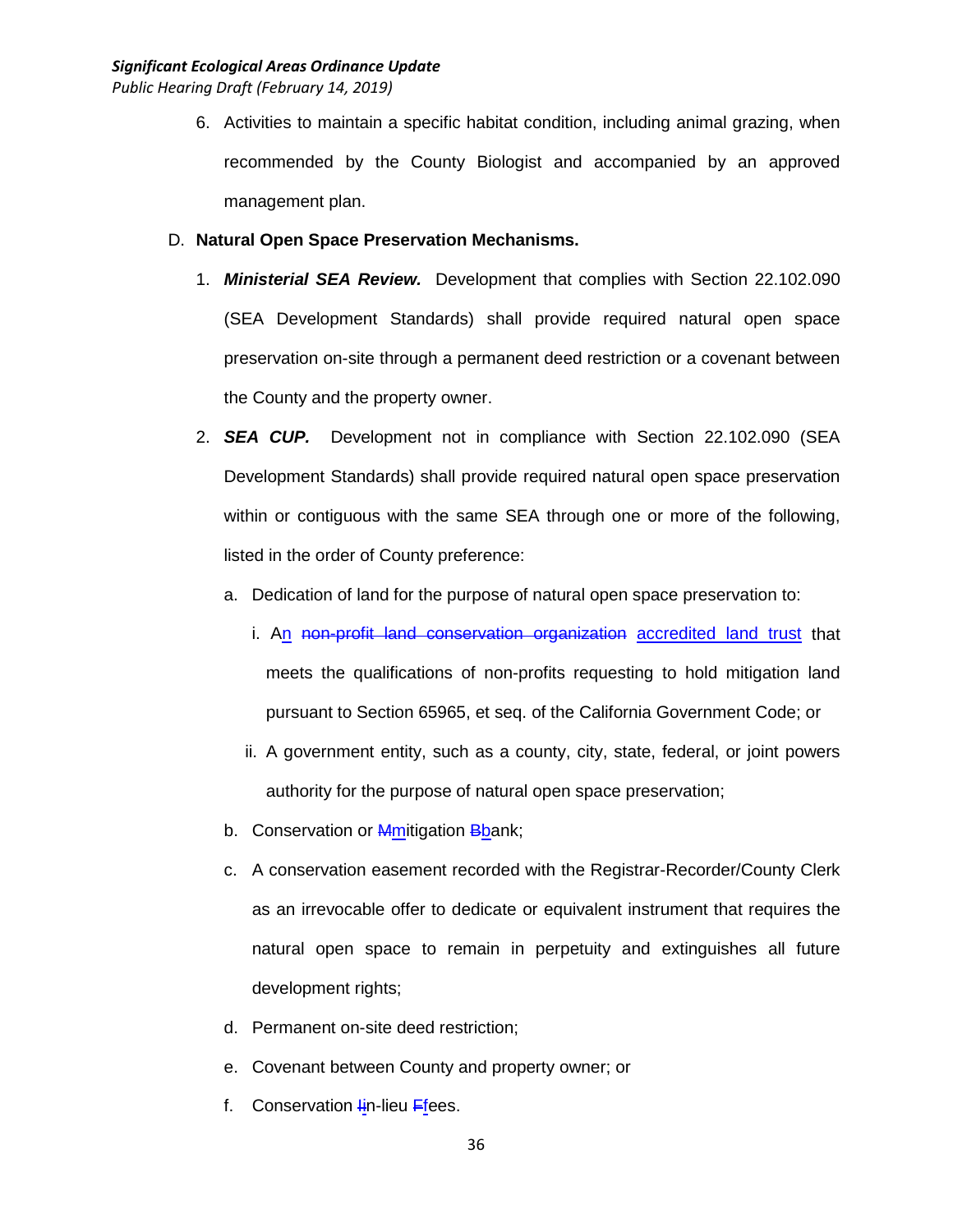#### **22.102.110 Enforcement**

- A. Any activity defined as development in the SEAs which occurs prior to receiving an approved permit is prohibited.
- B. Unpermitted disturbed areas shall be stabilized with temporary erosion control measures and temporarily seeded with locally indigenous species within 30 days of issuance of a Notice of Violation, as directed by the County Biologist.
- C. **Restoration Permit.** If a permit is not obtained per Sections 22.102.060 (Ministerial SEA Review), 22.102.070 (Protected Tree Permit), or 22.102.080 (SEA Conditional Use Permit), or restoration of disturbed exploratory testing area is not completed per Section 22.102.090.E.2 (Exploratory Testing), a Restoration Permit shall be required.
	- 1. *Application Materials.*
		- a. Application materials for Type II Review; and
		- b. Restoration Plan.
	- 2. *Findings.* The Commission or Hearing Officer shall approve an application for a Restoration Permit in a  $SEA<sub>T</sub>$  if the Commission or Hearing Officer finds that the application substantiates the following findings:
		- a. The restoration corresponds with the SEA Resources, habitats, and ecosystem services that were degraded by the unpermitted development;
		- b. The restoration will create and enhance biologically functional habitats;
		- c. The restoration resolves any violations of unpermitted development; and
		- d. The restoration is consistent with Section 22.102.010 (Purpose) and Subsection 22.102.080.D (Findings).
	- 3. *Noticing and Public Hearing.* Noticing and public hearing procedures for a Restoration Permit shall be consistent with the requirements of Type II Review stated in Division 9.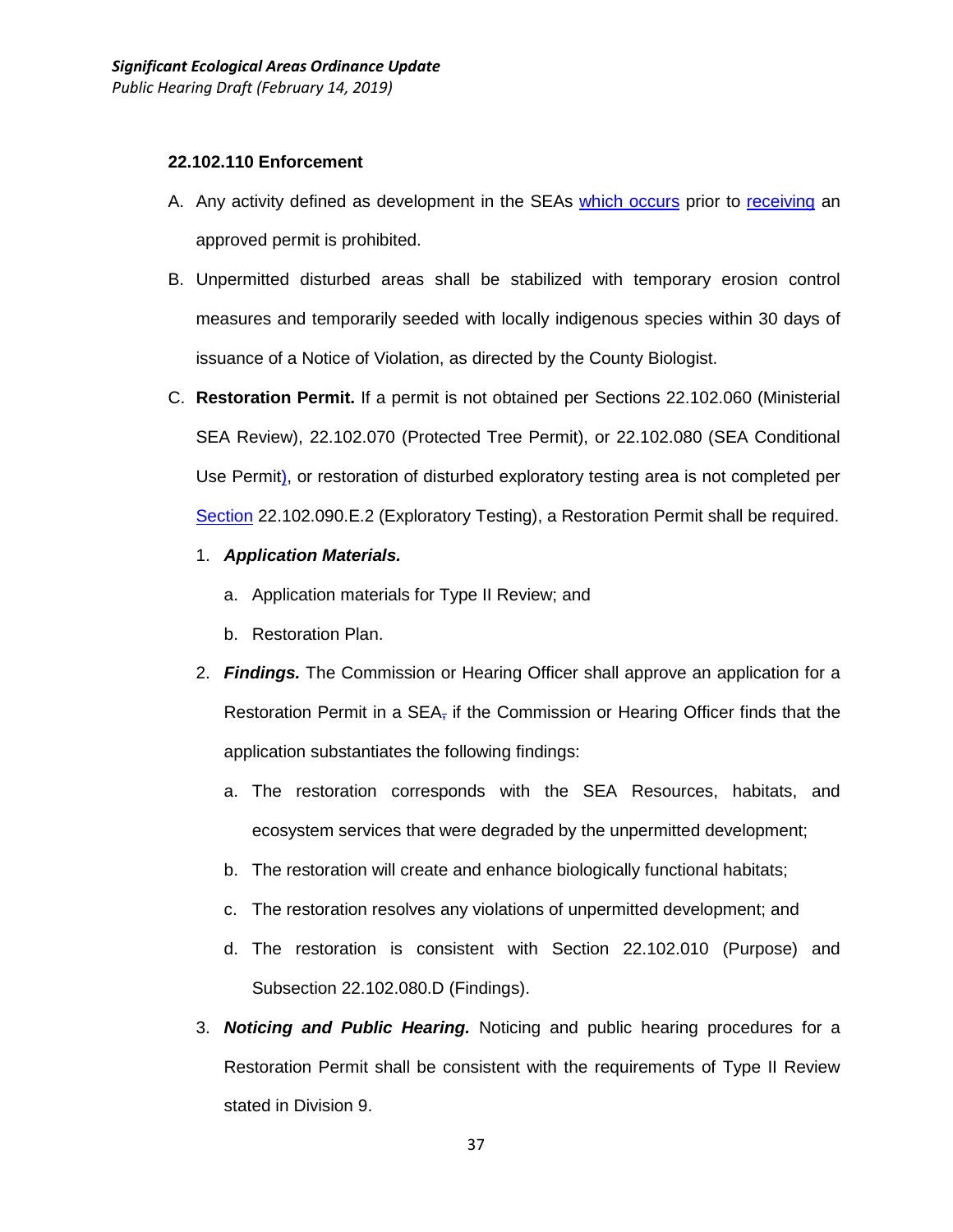D. When a Notice of Violation has been issued by the Department, the Director may set the matter for a public hearing before the Commission to consider a five-year ban on filing any new application, or acting upon any application for the subject property. In such case, all procedures relative to notification, public hearing, and appeal shall be the same as for a SEA CUP per Section 22.102.080 (SEA Conditional Use Permit). Following a public hearing, the Commission may place up to a five-year ban on filing any applications, but may exempt emergency permits and/or permits deemed by the Director, as necessary, for the subject property to address a violation or permit revocation on the property. The five-year period shall commence from the date of the hearing. The Director shall record such five-year ban in the office of the County Recorder.

#### **22.102.120 Fees**

- A. **Filing Fees.** Fees and deposits shall be in compliance with Section 22.222.080 (Fees and Deposit).
- B. **SEA Counseling Fee.**
	- 1. The SEA Counseling Fee shall cover up to two SEA Counseling meetings.
	- 2. The SEA Counseling Fee shall be applied to projects filed within one year of the SEA Counseling.
- *C.* **SEATAC Review Fee.** Development subject to SEATAC Review shall require an additional filing fee per Section 22.222.080 (Fees and Deposit), subject to the following:
	- 1. The SEATAC Review Fee shall cover up to three SEATAC meetings. Additional review meetings by SEATAC shall require a new fee.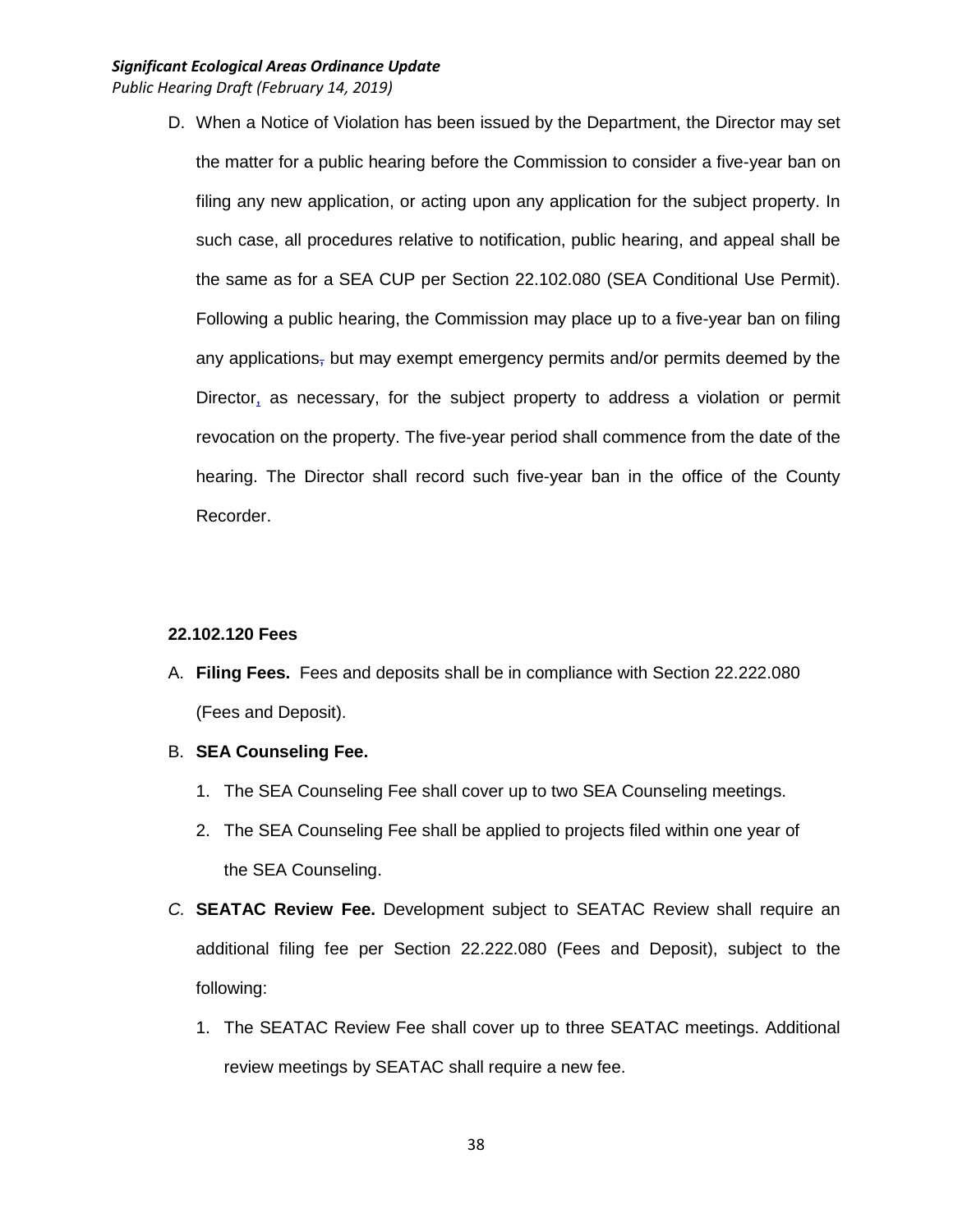2. The SEATAC Review Fee may be refunded if a written request is received from the applicant prior to the scheduling of the first SEATAC meeting and if the development is re-designed to meet standards outlined in Section 22.102.090 (SEA Development Standards).

#### **22.102.130 Review Procedures for County Projects**

County projects proposing development in a SEA shall submit an application for a review by the Department. County projects and maintenance activities performed as a result of emergency or hazard management shall be documented. The documentation shall be provided to the Department for a determination of the applicability of this Chapter. Emergency or hazard management activities include, any activity required, requested, authorized, or permitted by a local, state, or Federal agency, in response to an emergency.

- A. **Information Required.** Prior to the start of the project, the lead County Department shall provide the following:
	- 1. Project scope of work;
	- 2. Location map;
	- 3. Environmental documents, if applicable; and
	- 4. Regulatory permit requirements, if applicable.
- B. **Review.**
	- 1. *Initial Review.* The County Biologist shall review the project; and.
	- 2. *SEATAC Review.* The County Biologist may determine that SEATAC Rreview is necessary based on the project proposal.
- C. **Recommendation.** The County Biologist and SEATAC, as necessary, may submit a report to the lead County Department that includes recommendations on the project design and compatibility with Subsection 22.102.080.D (Findings).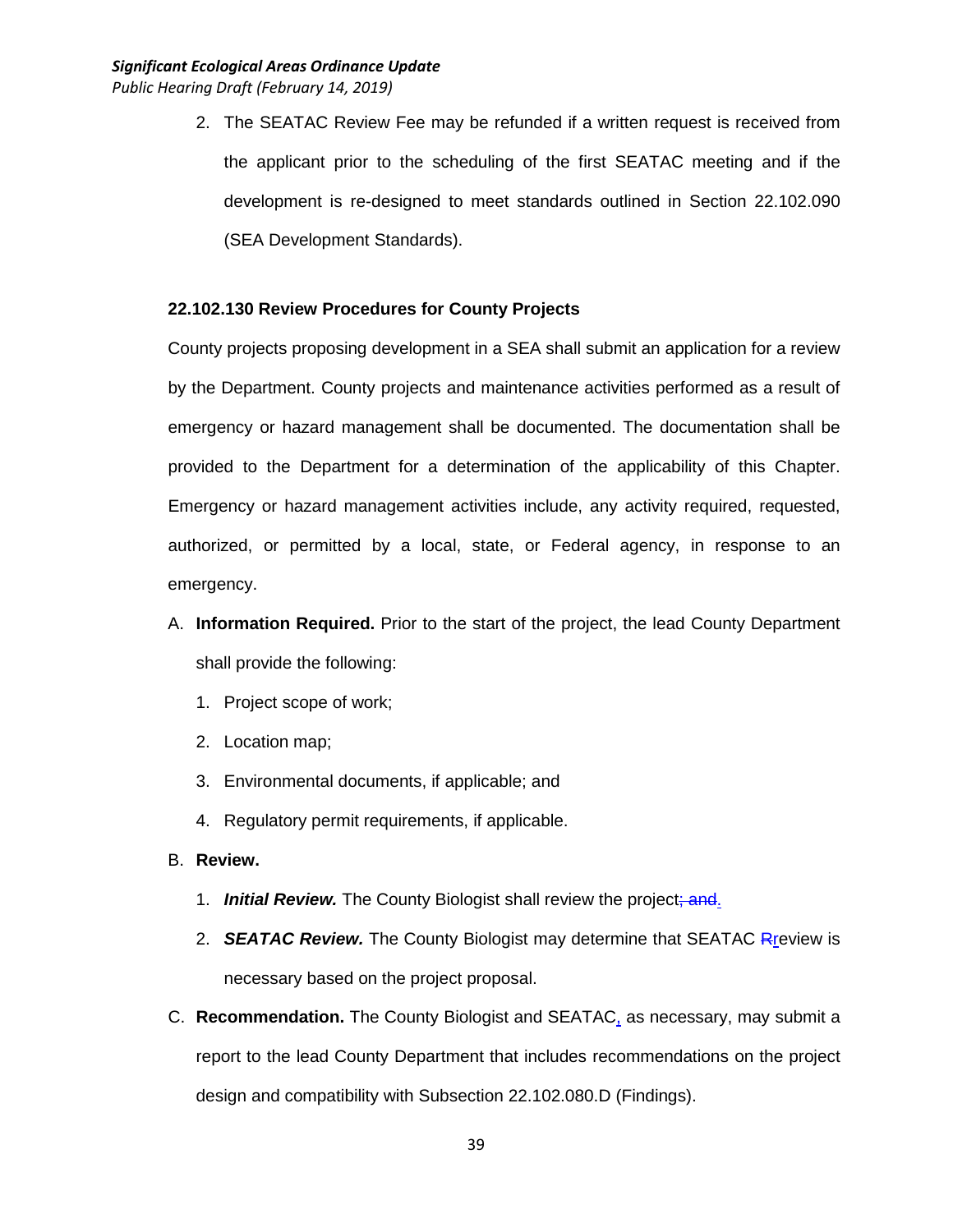#### **22.102.140 Review Procedures for Habitat Restoration Projects**

Proposed habitat restoration, if not required as a mitigation for an approved permit, shall submit for  $a$  review by the Department  $af a$  restoration or enhancement plan that illustrates demonstrates how an area is proposed to restore habitat function consistent with this Chapter shall be restored.

- A. **Information Required.** A Restoration Plan shall be submitted. An existing plan or equivalent that fulfills the requirements of a Restoration Plan may be accepted as a substitute.
- B. **Review.** 
	- 1. The Director, in consultation with the County Biologist, shall review the project proposal.
	- 2. *Site Visit.* A site visit by the County Biologist may be deemed necessary by the Director or County Biologist to adequately evaluate the impacts to SEA Resources.
	- 3. Subsequent activities that fall within the scope of the approved restoration or enhancement plan shall not require further review by the Department.
	- 4. If the proposed habitat restoration is not found to substantiate Subsection 22.102.080.D (Findings), then a SEA CUP shall be required per Section 22.102.080 (SEA Conditional Use Permit).

#### **22.102.150 Significant Ecological Areas Technical Advisory Committee (SEATAC)**

SEATAC serves as an expert advisory committee that assists the Department in assessing a project's impact on SEA Resources.

A. **Rules and Procedure.** The Director shall establish rules and procedures necessary or convenient for the conduct of SEATAC's business.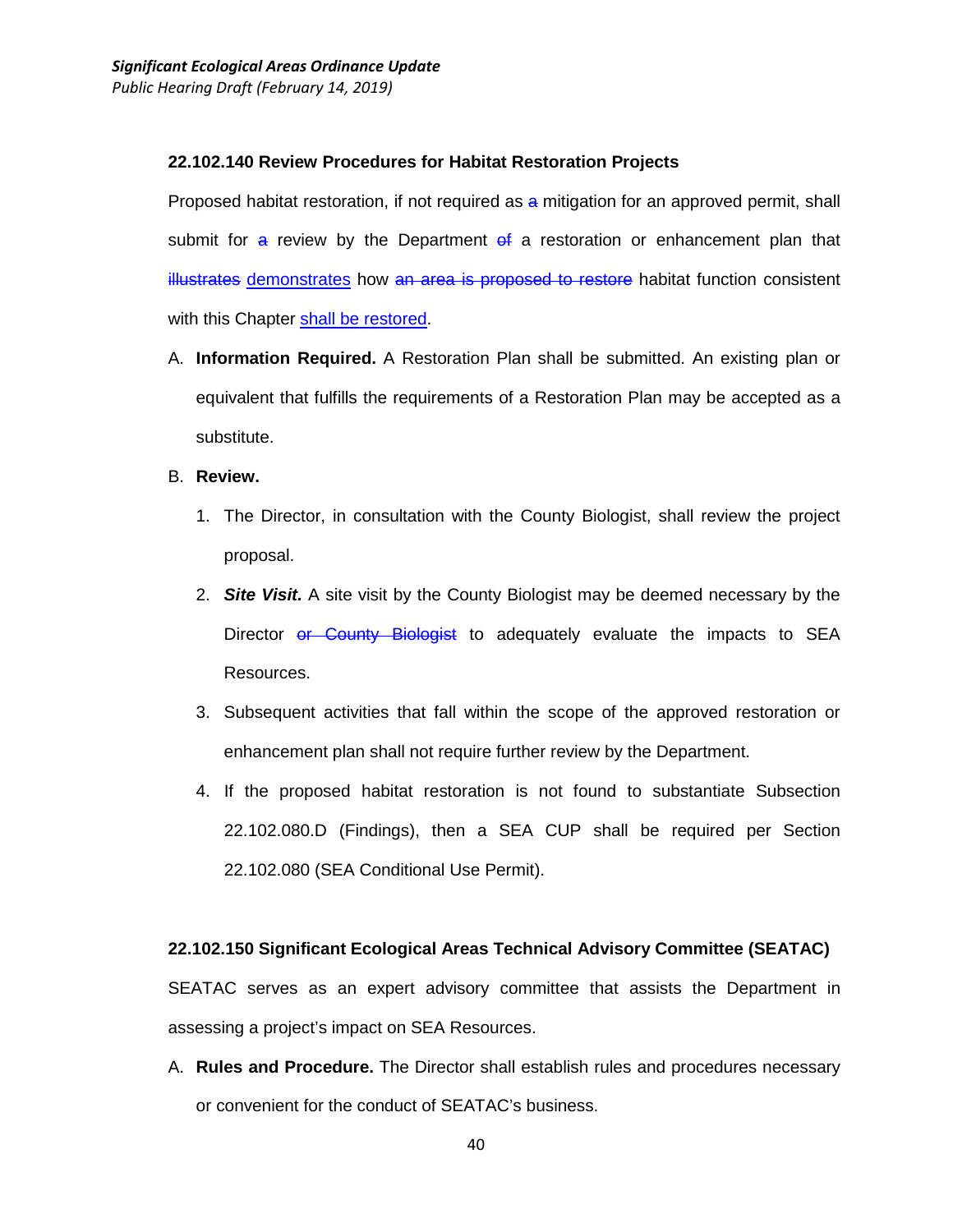- B. **SEATAC Review.** SEATAC shall evaluate projects requiring SEATAC review per Section 22.102.080 (SEA Conditional Use Permit), as follows:
	- 1. Ruling on the adequacy of the BCA and Biota reports, if applicable;
	- 2. Recommending redesign and/or mitigation measures to avoid, minimize, or mitigate impacts to SEA Resources; and
	- 3. Recommending a determination of the compatibility consistency of the development project and with this Chapter, including consideration of the following:
		- a. The project's ability to comply with Section 22.102.090 (SEA Development Standards);
		- b. The project's ability to mitigate impacts to SEA Resources through natural open space preservation;
		- c. The project's ability to meet the findings of Subsection 22.102.080.D (Findings); and
		- d. The Project's avoidance of disturbance to Rregional  $H$ habitat Llinkages.

**SECTION 4.** Section 22.190.080 is hereby amended to read as follows:

# **22.190.080 Reclamation Plan**

- …
- A. **Findings Prerequisite to Approval.**
- …
- 3. In approving a Reclamation Plan, the Commission or Hearing Officer shall:

…

e. Require as a condition of approval financial assurances in accordance with Section 2773.1 of the California Public Resources Code.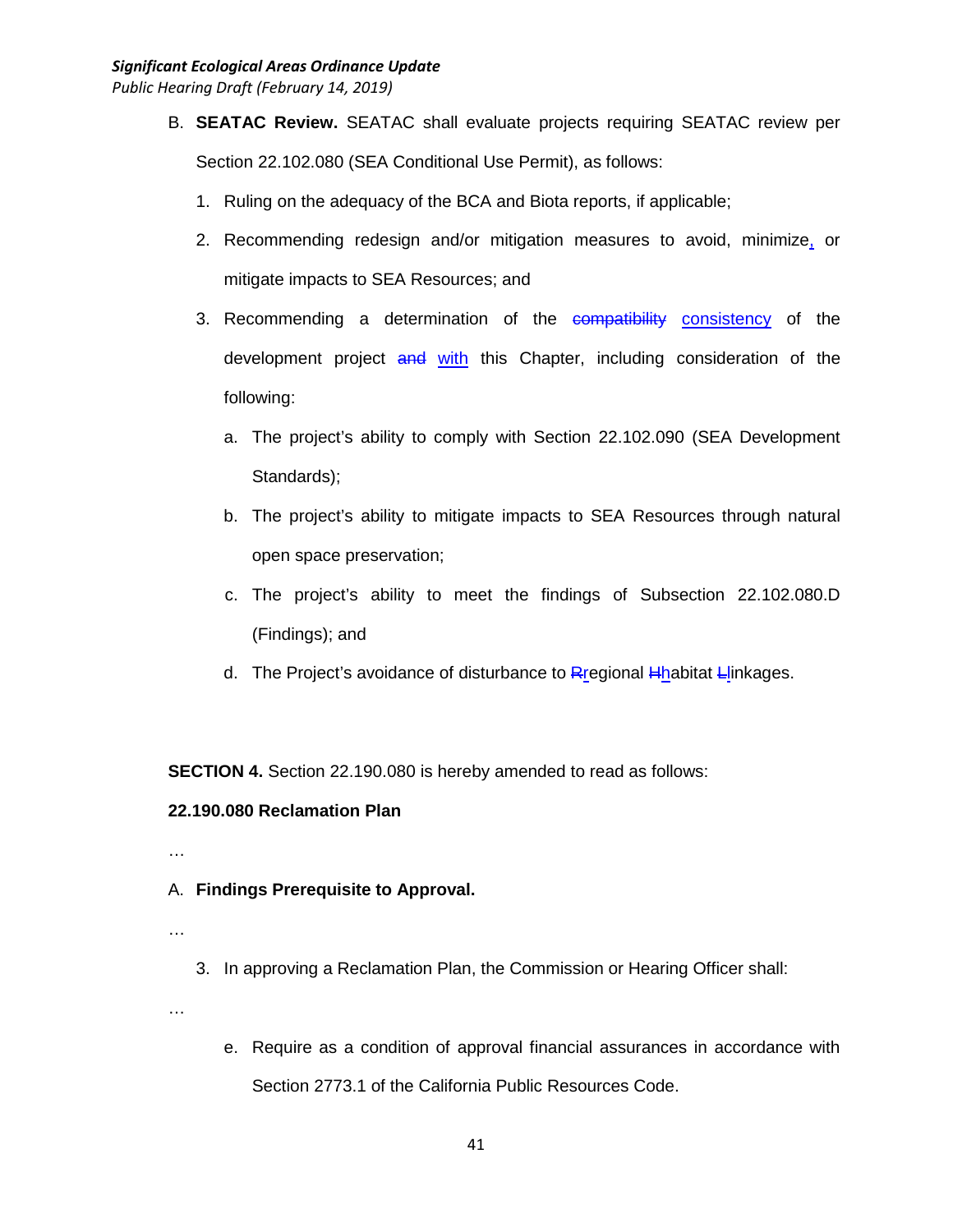f. Require that the mine operator file a covenant against the property with the Registrar-Recorder/County Clerk containing the following statement before commencing operation of a new surface mine or, in the case of an existing mine as described in Section 22.190.030.D.4, within 30 days following notice of approval:

This property is subject to Reclamation Plan (enter case number), requiring, together with other conditions, the completion of a reclamation program before use of the property for a purpose other than surface mining, except as otherwise provided in said plan. Agents of the County of Los Angeles and the State of California may enter upon such land to enforce a Reclamation Plan and to effect reclamation, subject to compliance with applicable provisions of law."

- g. Verify that the reclamation plan for any surface mining operation located in a Significant Ecological Area was reviewed by SEATAC in accordance with Section 22.102.150 (Significant Ecological Areas Technical Advisory Committee).
- 4. The Commission or Hearing Officer may require modification of the Reclamation Plan or impose such conditions that the Commission or Hearing Officer deems necessary to ensure that the plan is in accord with the requirements of Subsection C, below.

…

**SECTION 5.** Section 22.250.010 is hereby amended to read as follows:

# **22.250.010 Filing Fees and Deposits.**

A. For the purpose of defraying the expense involved in connection with any application or petition required or authorized by this Title 22, the following fees, as provided in